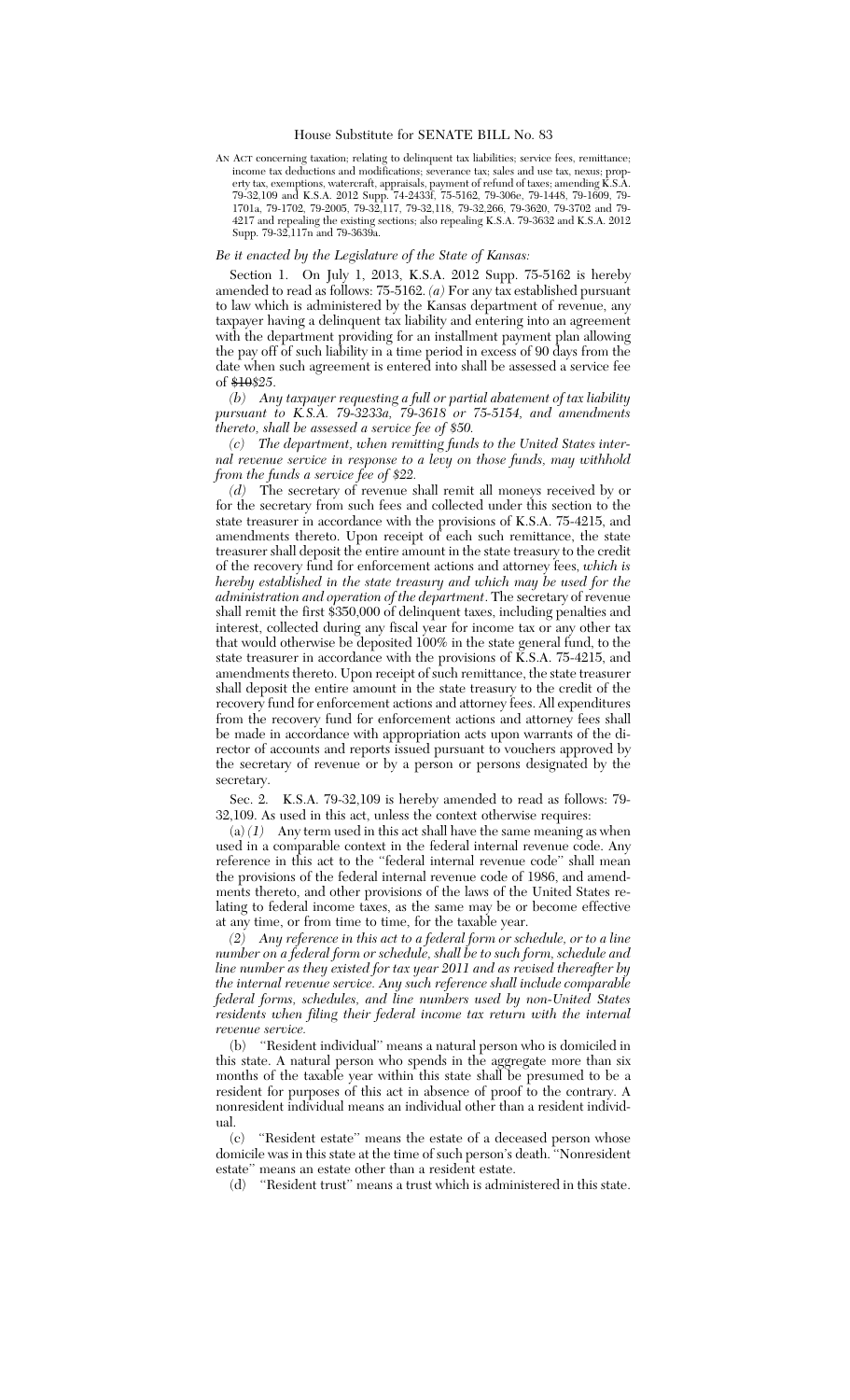A trust shall not be deemed to be administered in this state solely because it is subject to the jurisdiction of a district court within this state. ''Nonresident trust'' means a trust other than a resident trust.

(e) ''Resident partner'' means a partner who is a resident individual, a resident estate, or a resident trust. ''Nonresident partner'' means a partner other than a resident partner.

(f) ''Resident beneficiary'' means a beneficiary of an estate or trust which beneficiary is a resident individual, a resident estate, or a resident trust. ''Nonresident beneficiary'' means a beneficiary other than a resident beneficiary.

(g) ''Director'' means the director of taxation.

(h) ''Modified Kansas source income'' means that part of a nonresident individual's Kansas adjusted gross income as set forth in K.S.A. 79- 32,117, and amendments thereto, derived from sources in Kansas. Items of income including unemployment compensation, gain, loss or deduction reflected in Kansas adjusted gross income shall be considered derived from sources in Kansas to the extent that they are attributable to: (1) The ownership of any interest in real or tangible personal property in this state; (2) a business, trade, profession or occupation carried on in this state; (3) a business, trade, profession or occupation carried on partly within and partly without this state as determined by the uniform division of income for tax purposes act as set forth in K.S.A. 79-3271 through K.S.A. 79-3293, and amendments thereto; (4) the distributive share of partnership income, gain, loss and deduction determined under this section as if the partnership were a nonresident individual; (5) the share of estate or trust income, gain, loss and deduction determined under K.S.A. 79-32,137, and amendments thereto; (6) prizes won from lottery games conducted by the Kansas lottery; (7) any winnings from parimutuel wagering derived from the conduct of parimutuel activities within this state; or (8) income from intangible personal property, including annuities, dividends, interest, and gains from the disposition of intangible personal property to the extent that such income is from property employed in a trade, business, profession or occupation carried on in Kansas. A nonresident, other than a dealer holding property primarily for sale to customers in the ordinary course of such dealer's trade or business, shall not be deemed to carry on a business, trade, profession or occupation in Kansas solely by reason of the purchase and sale of property for such nonresident's own account.

'Modified Kansas source income" shall not include: (1) Compensation paid by the United States for service in the armed forces of the United States, performed during an induction period by an individual not domiciled in this state; or (2) such individual's share of distributed or undistributed taxable income or net operating loss of a corporation which is an electing small business corporation unless an agreement is filed as provided in K.S.A. 79-32,139, and amendments thereto, in which event, the ''modified Kansas source income'' of such nonresident individual shall include such individual's share of such corporation's distributed and undistributed taxable income or net operating loss as such share is determined under the internal revenue code only to the extent, however, that such income, gain or loss is at the corporate level, derived from sources within Kansas.

Sec. 3. K.S.A. 2012 Supp. 79-32,117 is hereby amended to read as follows: 79-32,117. (a) The Kansas adjusted gross income of an individual means such individual's federal adjusted gross income for the taxable year, with the modifications specified in this section.

(b) There shall be added to federal adjusted gross income:

(i) Interest income less any related expenses directly incurred in the purchase of state or political subdivision obligations, to the extent that the same is not included in federal adjusted gross income, on obligations of any state or political subdivision thereof, but to the extent that interest income on obligations of this state or a political subdivision thereof issued prior to January 1, 1988, is specifically exempt from income tax under the laws of this state authorizing the issuance of such obligations, it shall be excluded from computation of Kansas adjusted gross income whether or not included in federal adjusted gross income. Interest income on obligations of this state or a political subdivision thereof issued after Decem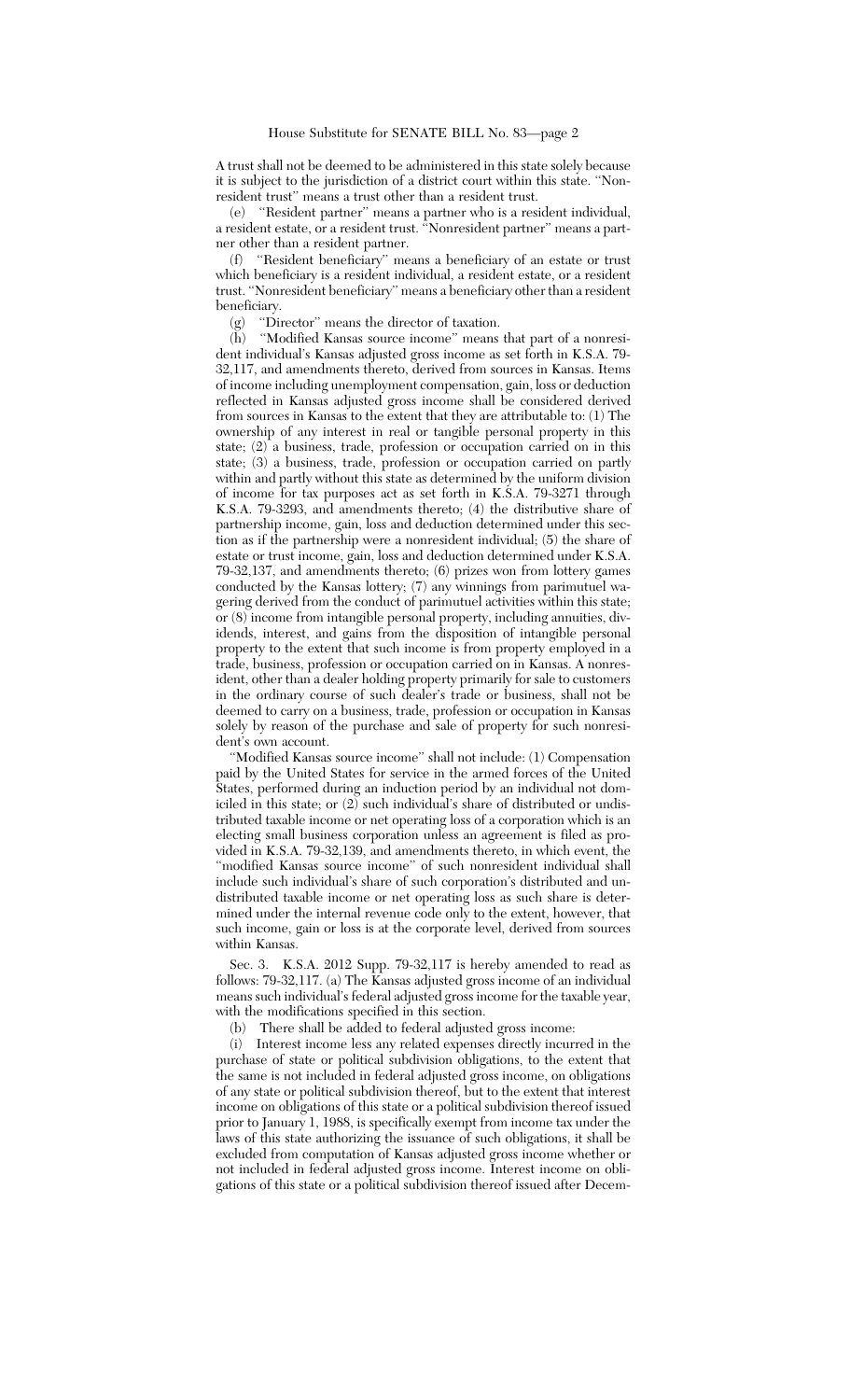ber 31, 1987, shall be excluded from computation of Kansas adjusted gross income whether or not included in federal adjusted gross income.

(ii) Taxes on or measured by income or fees or payments in lieu of income taxes imposed by this state or any other taxing jurisdiction to the extent deductible in determining federal adjusted gross income and not credited against federal income tax. This paragraph shall not apply to taxes imposed under the provisions of K.S.A. 79-1107 or 79-1108, and amendments thereto, for privilege tax year 1995, and all such years thereafter.

(iii) The federal net operating loss deduction.

(iv) Federal income tax refunds received by the taxpayer if the deduction of the taxes being refunded resulted in a tax benefit for Kansas income tax purposes during a prior taxable year. Such refunds shall be included in income in the year actually received regardless of the method of accounting used by the taxpayer. For purposes hereof, a tax benefit shall be deemed to have resulted if the amount of the tax had been deducted in determining income subject to a Kansas income tax for a prior year regardless of the rate of taxation applied in such prior year to the Kansas taxable income, but only that portion of the refund shall be included as bears the same proportion to the total refund received as the federal taxes deducted in the year to which such refund is attributable bears to the total federal income taxes paid for such year. For purposes of the foregoing sentence, federal taxes shall be considered to have been deducted only to the extent such deduction does not reduce Kansas taxable income below zero.

(v) The amount of any depreciation deduction or business expense deduction claimed on the taxpayer's federal income tax return for any capital expenditure in making any building or facility accessible to the handicapped, for which expenditure the taxpayer claimed the credit allowed by K.S.A. 79-32,177, and amendments thereto.

(vi) Any amount of designated employee contributions picked up by an employer pursuant to K.S.A. 12-5005, 20-2603, 74-4919 and 74-4965, and amendments thereto.

(vii) The amount of any charitable contribution made to the extent the same is claimed as the basis for the credit allowed pursuant to K.S.A. 79-32,196, and amendments thereto.

(viii) The amount of any costs incurred for improvements to a swine facility, claimed for deduction in determining federal adjusted gross income, to the extent the same is claimed as the basis for any credit allowed pursuant to K.S.A. 2012 Supp. 79-32,204, and amendments thereto.

(ix) The amount of any ad valorem taxes and assessments paid and the amount of any costs incurred for habitat management or construction and maintenance of improvements on real property, claimed for deduction in determining federal adjusted gross income, to the extent the same is claimed as the basis for any credit allowed pursuant to K.S.A. 79-32,203, and amendments thereto.

(x) Amounts received as nonqualified withdrawals, as defined by K.S.A. 2012 Supp. 75-643, and amendments thereto, if, at the time of contribution to a family postsecondary education savings account, such amounts were subtracted from the federal adjusted gross income pursuant to paragraph (xv) of subsection (c) of K.S.A. 79-32,117, and amendments thereto, or if such amounts are not already included in the federal adjusted gross income.

 $\tilde{f}(x)$  The amount of any contribution made to the same extent the same is claimed as the basis for the credit allowed pursuant to K.S.A. 2012 Supp. 74-50,154, and amendments thereto.

(xii) For taxable years commencing after December 31, 2004, amounts received as withdrawals not in accordance with the provisions of K.S.A. 2012 Supp. 74-50,204, and amendments thereto, if, at the time of contribution to an individual development account, such amounts were subtracted from the federal adjusted gross income pursuant to paragraph (xiii) of subsection (c), or if such amounts are not already included in the federal adjusted gross income.

(xiii) The amount of any expenditures claimed for deduction in determining federal adjusted gross income, to the extent the same is claimed as the basis for any credit allowed pursuant to K.S.A. 2012 Supp. 79- 32,217 through 79-32,220 or 79-32,222, and amendments thereto.

The amount of any amortization deduction claimed in determining federal adjusted gross income to the extent the same is claimed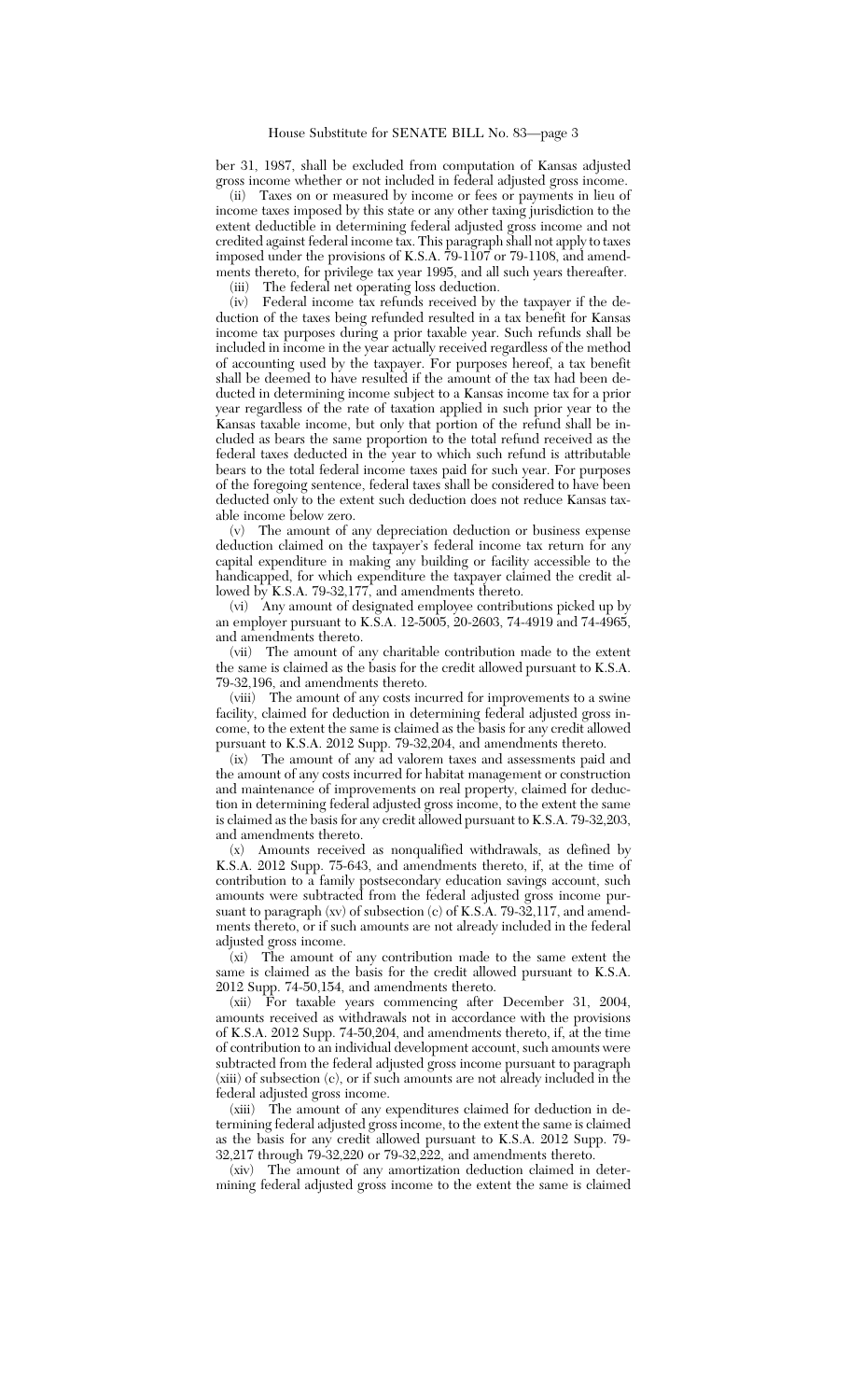for deduction pursuant to K.S.A. 2012 Supp. 79-32,221, and amendments thereto.<br> $(xv)$ 

The amount of any expenditures claimed for deduction in determining federal adjusted gross income, to the extent the same is claimed as the basis for any credit allowed pursuant to K.S.A. 2012 Supp. 79- 32,223 through 79-32,226, 79-32,228 through 79-32,231, 79-32,233 through 79-32,236, 79-32,238 through 79-32,241, 79-32,245 through 79- 32,248 or 79-32,251 through 79-32,254, and amendments thereto.

(xvi) The amount of any amortization deduction claimed in determining federal adjusted gross income to the extent the same is claimed for deduction pursuant to K.S.A. 2012 Supp. 79-32,227, 79-32,232, 79- 32,237, 79-32,249, 79-32,250 or 79-32,255, and amendments thereto.

(xvii) The amount of any amortization deduction claimed in determining federal adjusted gross income to the extent the same is claimed for deduction pursuant to K.S.A. 2012 Supp. 79-32,256, and amendments thereto.

(xviii) For taxable years commencing after December 31, 2006, the amount of any ad valorem or property taxes and assessments paid to a state other than Kansas or local government located in a state other than Kansas by a taxpayer who resides in a state other than Kansas, when the law of such state does not allow a resident of Kansas who earns income in such other state to claim a deduction for ad valorem or property taxes or assessments paid to a political subdivision of the state of Kansas in determining taxable income for income tax purposes in such other state, to the extent that such taxes and assessments are claimed as an itemized deduction for federal income tax purposes.

(xix) For all taxable years beginning after December 31, 2012, the amount of any: (1) Loss from business as determined under the federal internal revenue code and reported from schedule C and on line 12 of the taxpayer's form 1040 federal individual income tax return; (2) loss from rental real estate, royalties, partnerships, S corporations*, except those with wholly owned subsidiaries subject to the Kansas privilege tax*, estates, trusts, residual interest in real estate mortgage investment conduits and net farm rental as determined under the federal internal revenue code and reported from schedule E and on line 17 of the taxpayer's form 1040 federal individual income tax return; and (3) farm loss as determined under the federal internal revenue code and reported from schedule F and on line 18 of the taxpayer's form 1040 federal income tax return; all to the extent deducted or subtracted in determining the taxpayer's federal adjusted gross income. For purposes of this subsection, references to the federal form 1040 and federal schedule C, schedule E, and schedule F, shall be to such form and schedules as they existed for tax year 2011, and as revised thereafter by the internal revenue service.

(xx) For all taxable years beginning after December 31, 2012, the amount of any deduction for self-employment taxes under section 164(f) of the federal internal revenue code as in effect on January 1, 2012, and amendments thereto, in determining the federal adjusted gross income of an individual taxpayer.

(xxi) For all taxable years beginning after December 31, 2012, the amount of any deduction for pension, profit sharing, and annuity plans of self-employed individuals under section  $62(a)(6)$  of the federal internal revenue code as in effect on January 1, 2012, and amendments thereto, in determining the federal adjusted gross income of an individual taxpayer.<br>(xxii)

For all taxable years beginning after December 31, 2012, the amount of any deduction for health insurance under section 162(l) of the federal internal revenue code as in effect on January 1, 2012, and amendments thereto, in determining the federal adjusted gross income of an individual taxpayer.

(xxiii) For all taxable years beginning after December 31, 2012, the amount of any deduction for domestic production activities under section 199 of the federal internal revenue code as in effect on January 1, 2012, and amendments thereto, in determining the federal adjusted gross income of an individual taxpayer.<br>(c) There shall be subtracte

There shall be subtracted from federal adjusted gross income:

(i) Interest or dividend income on obligations or securities of any authority, commission or instrumentality of the United States and its possessions less any related expenses directly incurred in the purchase of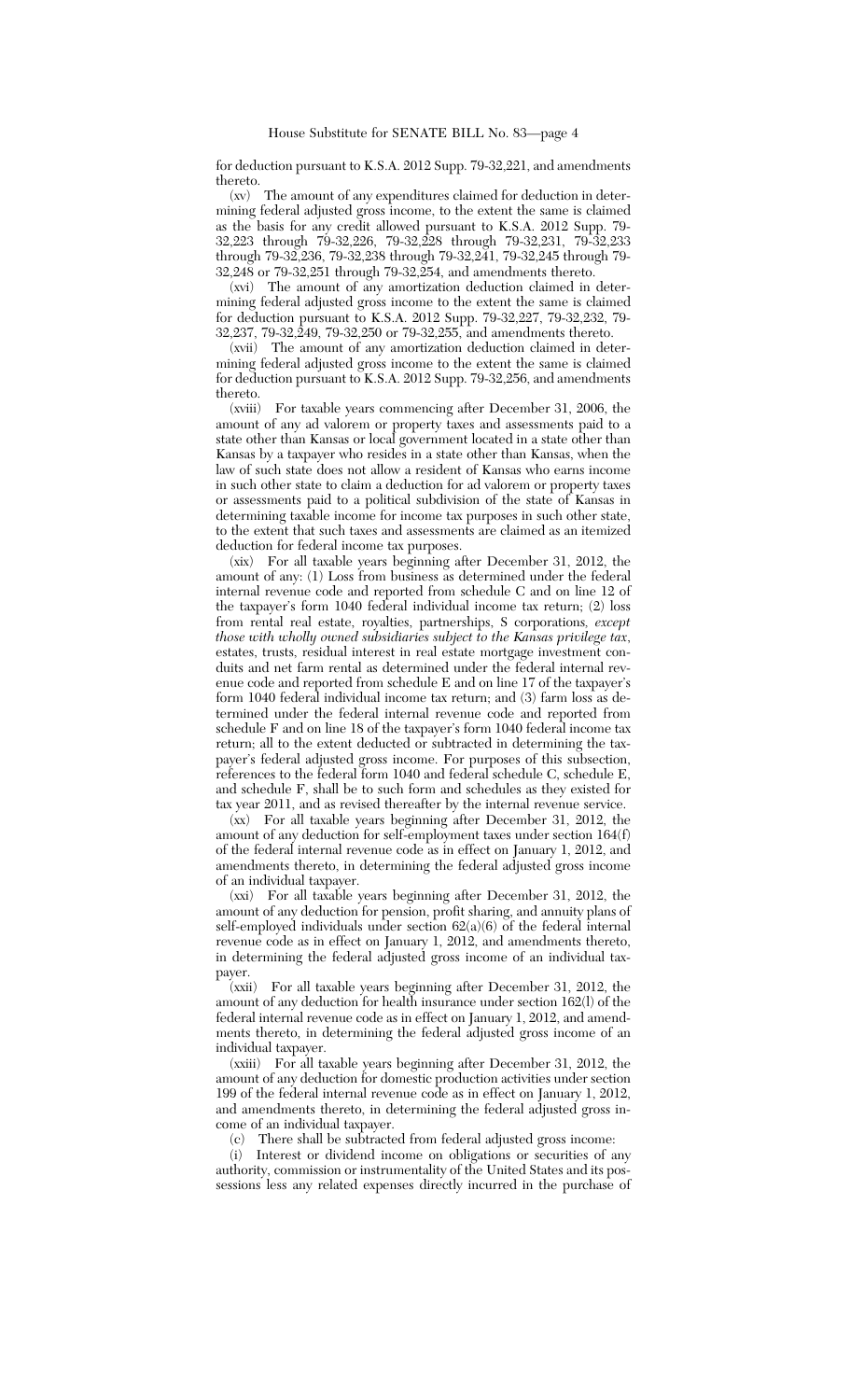such obligations or securities, to the extent included in federal adjusted gross income but exempt from state income taxes under the laws of the United States.

(ii) Any amounts received which are included in federal adjusted gross income but which are specifically exempt from Kansas income taxation under the laws of the state of Kansas.

(iii) The portion of any gain or loss from the sale or other disposition of property having a higher adjusted basis for Kansas income tax purposes than for federal income tax purposes on the date such property was sold or disposed of in a transaction in which gain or loss was recognized for purposes of federal income tax that does not exceed such difference in basis, but if a gain is considered a long-term capital gain for federal income tax purposes, the modification shall be limited to that portion of such gain which is included in federal adjusted gross income.

(iv) The amount necessary to prevent the taxation under this act of any annuity or other amount of income or gain which was properly included in income or gain and was taxed under the laws of this state for a taxable year prior to the effective date of this act, as amended, to the taxpayer, or to a decedent by reason of whose death the taxpayer acquired the right to receive the income or gain, or to a trust or estate from which the taxpayer received the income or gain.

(v) The amount of any refund or credit for overpayment of taxes on or measured by income or fees or payments in lieu of income taxes imposed by this state, or any taxing jurisdiction, to the extent included in gross income for federal income tax purposes.

(vi) Accumulation distributions received by a taxpayer as a beneficiary of a trust to the extent that the same are included in federal adjusted gross income.

(vii) Amounts received as annuities under the federal civil service retirement system from the civil service retirement and disability fund and other amounts received as retirement benefits in whatever form which were earned for being employed by the federal government or for service in the armed forces of the United States.

(viii) Amounts received by retired railroad employees as a supplemental annuity under the provisions of 45 U.S.C.  $\S$  228b (a) and 228c (a)(1) et seq*.*

(ix) Amounts received by retired employees of a city and by retired employees of any board of such city as retirement allowances pursuant to K.S.A. 13-14,106, and amendments thereto, or pursuant to any charter ordinance exempting a city from the provisions of K.S.A. 13-14,106, and amendments thereto.

(x) For taxable years beginning after December 31, 1976, the amount of the federal tentative jobs tax credit disallowance under the provisions of 26 U.S.C. § 280 C. For taxable years ending after December 31, 1978, the amount of the targeted jobs tax credit and work incentive credit disallowances under 26 U.S.C. § 280 C.

(xi) For taxable years beginning after December 31, 1986, dividend income on stock issued by Kansas Venture Capital, Inc.

(xii) For taxable years beginning after December 31, 1989, amounts received by retired employees of a board of public utilities as pension and retirement benefits pursuant to K.S.A. 13-1246, 13-1246a and 13-1249, and amendments thereto.

(xiii) For taxable years beginning after December 31, 2004, amounts contributed to and the amount of income earned on contributions deposited to an individual development account under K.S.A. 2012 Supp. 74-50,201 et seq*.*, and amendments thereto.

(xiv) For all taxable years commencing after December 31, 1996, that portion of any income of a bank organized under the laws of this state or any other state, a national banking association organized under the laws of the United States, an association organized under the savings and loan code of this state or any other state, or a federal savings association organized under the laws of the United States, for which an election as an S corporation under subchapter S of the federal internal revenue code is in effect, which accrues to the taxpayer who is a stockholder of such corporation and which is not distributed to the stockholders as dividends of the corporation. For all taxable years beginning after December 31, 2012, the amount of modification under this subsection shall exclude the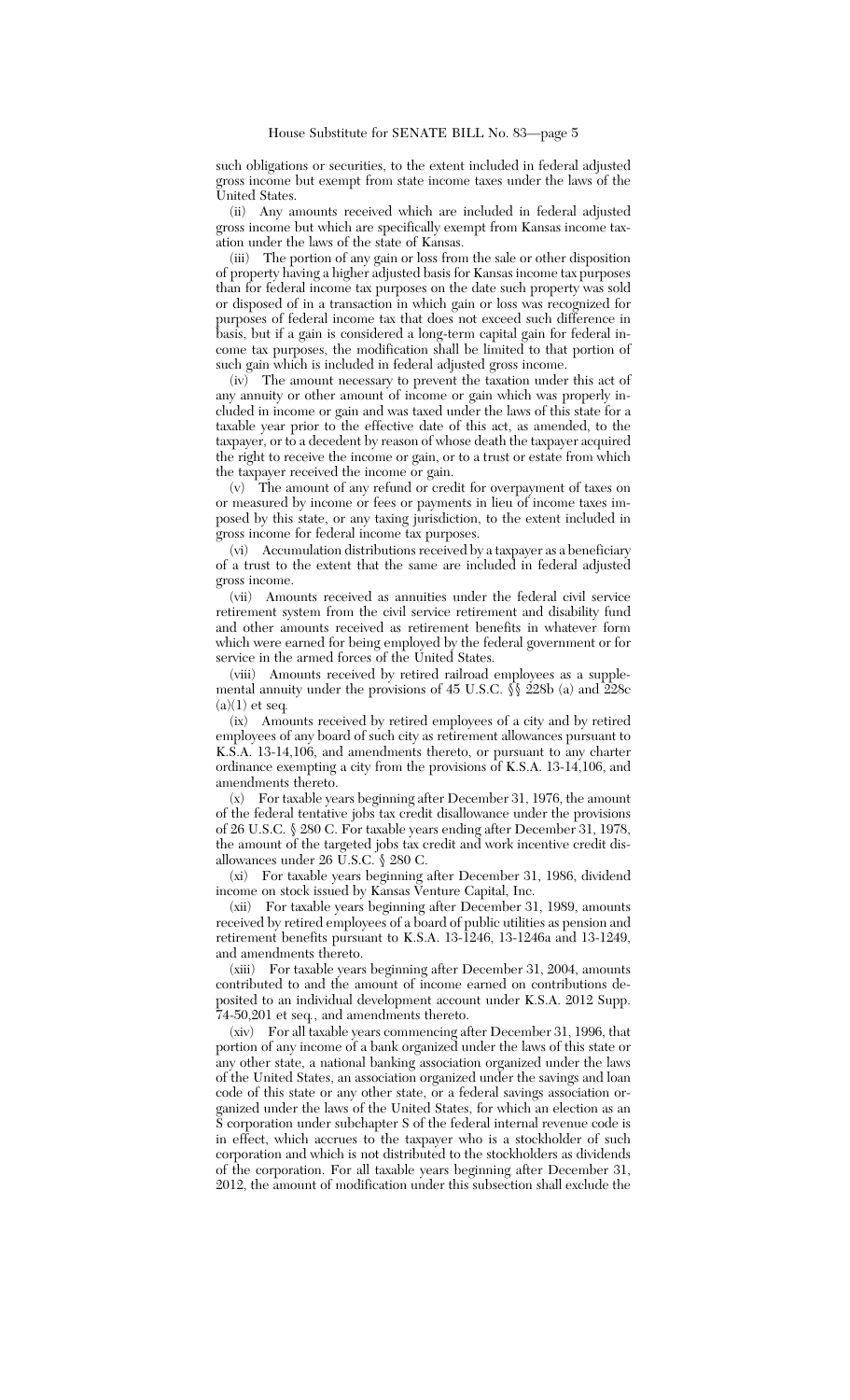## House Substitute for SENATE BILL No. 83—page 6

portion of income or loss reported on schedule E and included on line 17 of the taxpayer's form 1040 federal individual income tax return.

(xv) For all taxable years beginning after December 31, 2006, amounts not exceeding \$3,000, or \$6,000 for a married couple filing a joint return, for each designated beneficiary which are contributed to a family postsecondary education savings account established under the Kansas postsecondary education savings program or a qualified tuition program established and maintained by another state or agency or instrumentality thereof pursuant to section 529 of the internal revenue code of 1986, as amended, for the purpose of paying the qualified higher education expenses of a designated beneficiary at an institution of postsecondary education. The terms and phrases used in this paragraph shall have the meaning respectively ascribed thereto by the provisions of K.S.A. 2012 Supp. 75-643, and amendments thereto, and the provisions of such section are hereby incorporated by reference for all purposes thereof.

(xvi) For all taxable years beginning after December 31, 2004, amounts received by taxpayers who are or were members of the armed forces of the United States, including service in the Kansas army and air national guard, as a recruitment, sign up or retention bonus received by such taxpayer as an incentive to join, enlist or remain in the armed services of the United States, including service in the Kansas army and air national guard, and amounts received for repayment of educational or student loans incurred by or obligated to such taxpayer and received by such taxpayer as a result of such taxpayer's service in the armed forces of the United States, including service in the Kansas army and air national guard.

(xvii) For all taxable years beginning after December 31, 2004, amounts received by taxpayers who are eligible members of the Kansas army and air national guard as a reimbursement pursuant to K.S.A. 48- 281, and amendments thereto, and amounts received for death benefits pursuant to K.S.A. 48-282, and amendments thereto, or pursuant to section 1 or section 2 of chapter 207 of the 2005 session laws of Kansas, and amendments thereto, to the extent that such death benefits are included in federal adjusted gross income of the taxpayer.

(xviii) For the taxable year beginning after December 31, 2006, amounts received as benefits under the federal social security act which are included in federal adjusted gross income of a taxpayer with federal adjusted gross income of \$50,000 or less, whether such taxpayer's filing status is single, head of household, married filing separate or married filing jointly; and for all taxable years beginning after December 31, 2007, amounts received as benefits under the federal social security act which are included in federal adjusted gross income of a taxpayer with federal adjusted gross income of \$75,000 or less, whether such taxpayer's filing status is single, head of household, married filing separate or married filing jointly.

(xix) Amounts received by retired employees of Washburn university as retirement and pension benefits under the university's retirement plan.

(xx) For all taxable years beginning after December 31, 2012, the amount of any: (1) Net profit from business as determined under the federal internal revenue code and reported from schedule C and on line 12 of the taxpayer's form 1040 federal individual income tax return; (2) net income from rental real estate, royalties, partnerships, S corporations, estates, trusts, residual interest in real estate mortgage investment conduits and net farm rental as determined under the federal internal revenue code and reported from schedule E and on line 17 of the taxpayer's form 1040 federal individual income tax return; and (3) net farm profit as determined under the federal internal revenue code and reported from schedule F and on line 18 of the taxpayer's form 1040 federal income tax return; all to the extent included in the taxpayer's federal adjusted gross income. For purposes of this subsection, references to the federal form 1040 and federal schedule C, schedule E, and schedule F, shall be to such form and schedules as they existed for tax year 2011 and as revised thereafter by the internal revenue service.

(d) There shall be added to or subtracted from federal adjusted gross income the taxpayer's share, as beneficiary of an estate or trust, of the Kansas fiduciary adjustment determined under K.S.A. 79-32,135, and amendments thereto.

(e) The amount of modifications required to be made under this section by a partner which relates to items of income, gain, loss, deduction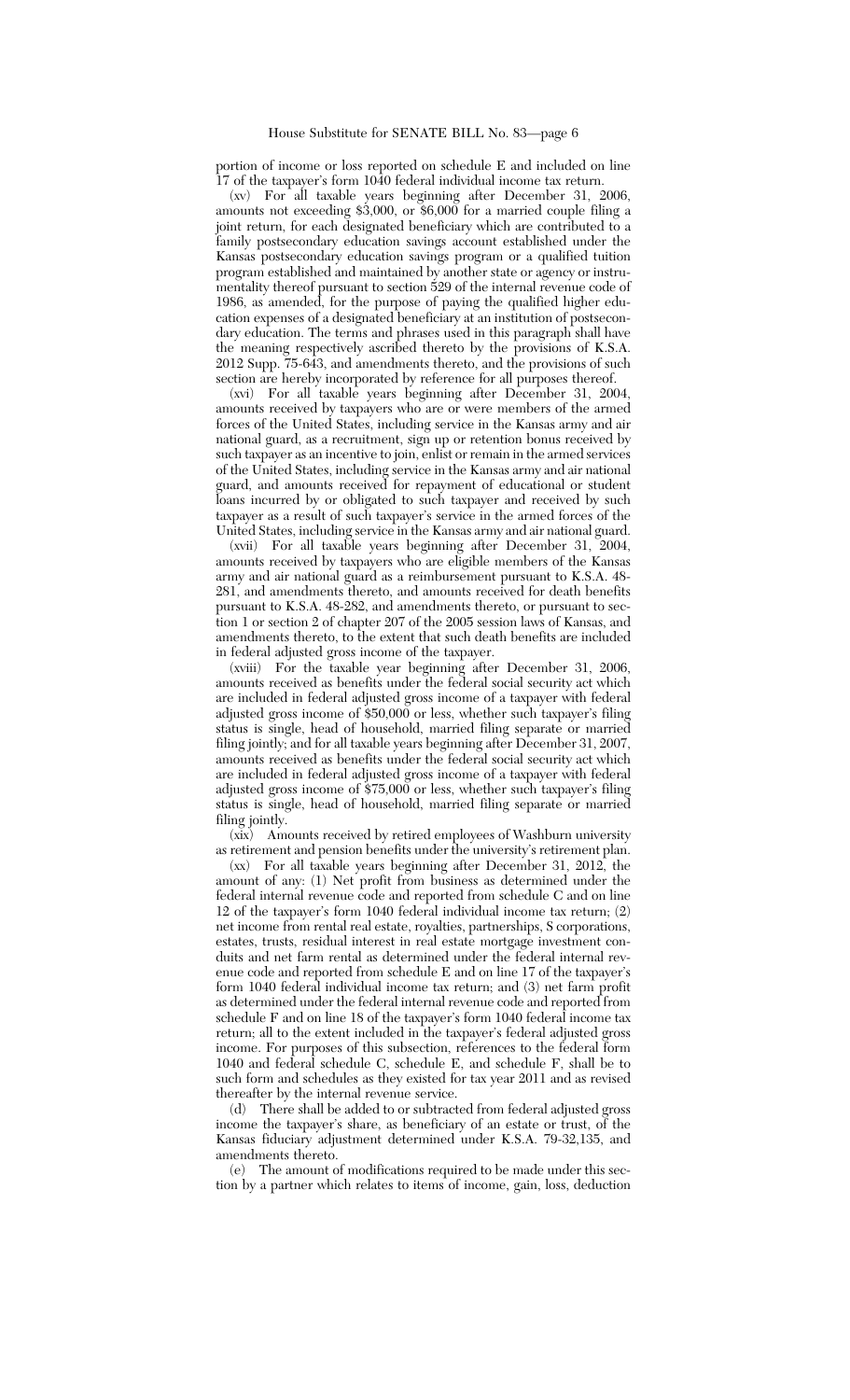or credit of a partnership shall be determined under K.S.A. 79-32,131, and amendments thereto, to the extent that such items affect federal adjusted gross income of the partner.

Sec. 4. K.S.A. 2012 Supp. 79-32,118 is hereby amended to read as follows: 79-32,118. Commencing in tax year 2013, The Kansas deduction of an individual shall be such individual's Kansas standard deduction *unless such individual elects to deduct such individual's Kansas itemized deductions under the conditions set forth in K.S.A. 79-32,120, and amendments thereto*.

Sec. 5. K.S.A. 2012 Supp. 79-32,266 is hereby amended to read as follows: 79-32,266. (a) For taxable years commencing after December 31, 2010, there shall be allowed as a credit against the tax liability of a resident individual taxpayer an amount equal to 95% of the resident individual's income tax liability under the provisions of the Kansas income tax act for Kansas source income received from a qualified company that is business income attributable to business activities conducted at the business facility, office, department or other operation relocated to Kansas when the taxpayer owns such qualified company and materially participates in such business activities conducted at such relocated business facility, office, department or other operation of such qualified company which qualified for benefits under the provisions of subsection  $(a)(1)$  of K.S.A. 74-50,212, and amendments thereto. A taxpayer shall be treated as materially participating in such qualified company's business activities conducted at such business facility, office, department or other operation relocated to Kansas only if the taxpayer is involved in such business activities of such qualified company on a basis which is regular, continuous and substantial.  $\overline{A}$  taxpayer may claim the credit authorized by this section during any tax year in which the qualified company owned by the taxpayer qualifies for benefits under provisions of K.S.A. 74-50,212, and amendments thereto.

(b) Business income attributable to the business activities conducted at the business facility, office, department or other operation relocated to Kansas of a qualified company which qualified for benefits under the provisions of subsection  $(a)(1)$  of K.S.A. 74-50,212, and amendments thereto, shall be determined by multiplying the business income of the company apportioned to this state by a fraction, the numerator of which is the property factor plus the payroll factor plus the sales factor, and the denominator of which is three. For purposes of this subsection, the property factor is a fraction, the numerator of which is the average value of the company's real and tangible personal property owned or rented and used during the tax period at such relocated facility, office, department or other relocated operation in Kansas, and the denominator of which is the average value of the company's real and tangible personal property owned or rented and used within this state during the tax period. The payroll factor is a fraction, the numerator of which is the total amount paid during the tax period by the company for compensation at such relocated facility, office, department or other relocated operation in Kansas, and the denominator of which is the total compensation paid by the company in this state during the tax period. The sales factor is a fraction, the numerator of which is the total sales of the relocated facility, office, department or other relocated operation in this state during the tax period, and the denominator of which is the total sales of the company in this state during the tax period.

(c) This credit shall not be available to any taxpayer making a modification under (b)(xix) or  $\left(\frac{e}{x}\right)$  *(c)(xx)* of K.S.A. 79-32,117, and amendments thereto.

(d) The secretary of revenue shall adopt rules and regulations regarding the filing of documents that support the qualifications of the taxpayer for the credit claimed pursuant to this section.

Sec. 6. K.S.A. 2012 Supp. 79-3620 is hereby amended to read as follows: 79-3620. (a) All revenue collected or received by the director of taxation from the taxes imposed by this act shall be remitted to the state treasurer in accordance with the provisions of K.S.A. 75-4215, and amendments thereto. Upon receipt of each such remittance, the state treasurer shall deposit the entire amount in the state treasury, less amounts withheld as provided in subsection (b) and amounts credited as provided in subsection *subsections* (c), (d) and (e), to the credit of the state general fund.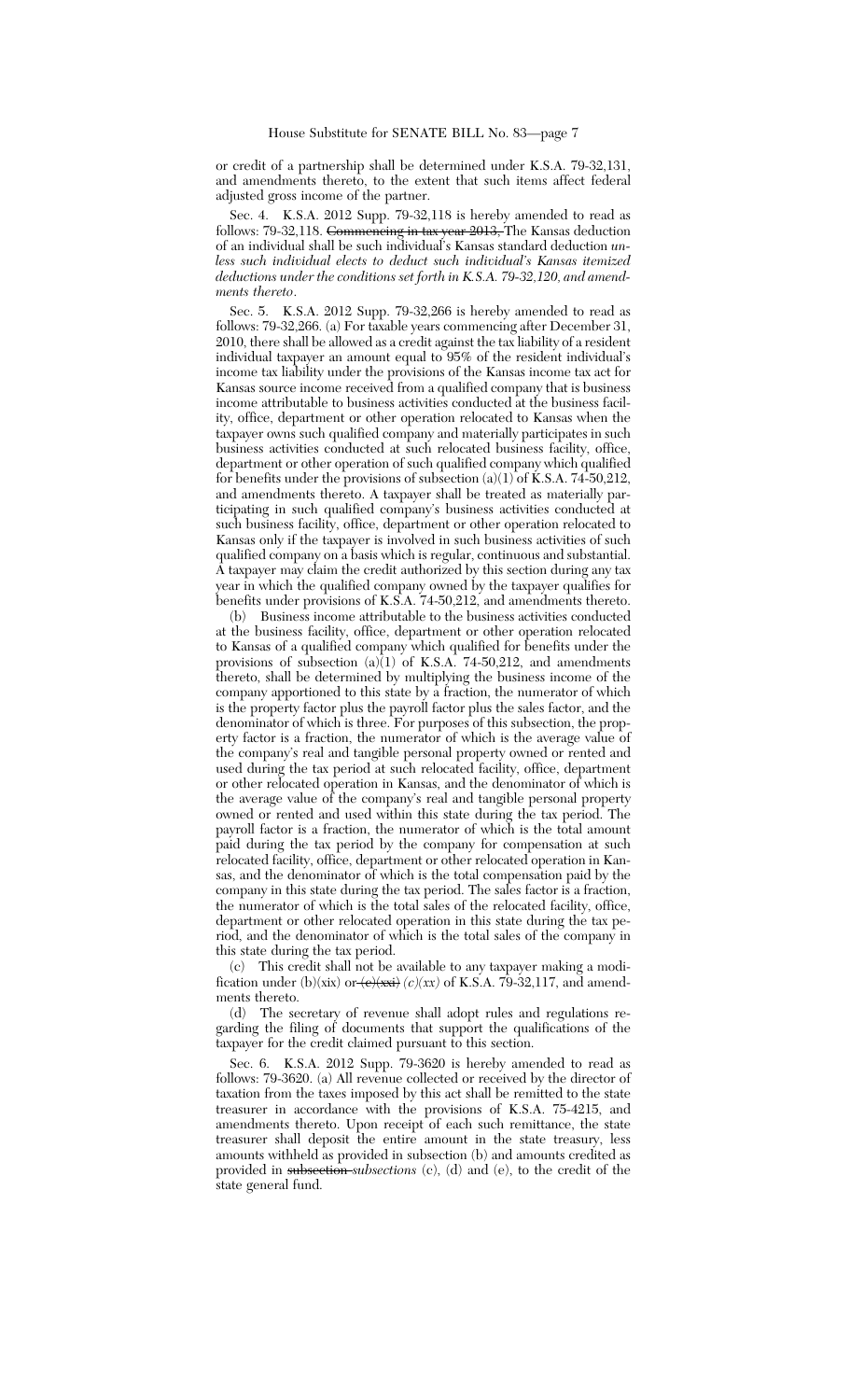(b) A refund fund, designated as ''sales tax refund fund'' not to exceed \$100,000 shall be set apart and maintained by the director from sales tax collections and estimated tax collections and held by the state treasurer for prompt payment of all sales tax refunds-including refunds authorized under the provisions of K.S.A. 79-3635, and amendments thereto. Such fund shall be in such amount, within the limit set by this section, as the director shall determine is necessary to meet current refunding requirements under this act. In the event such fund as established by this section is, at any time, insufficient to provide for the payment of refunds due claimants thereof, the director shall certify the amount of additional funds required to the director of accounts and reports who shall promptly transfer the required amount from the state general fund to the sales tax refund fund, and notify the state treasurer, who shall make proper entry in the records.

(c) (1) The state treasurer shall credit 5⁄9s of the revenue collected or received from the tax imposed by K.S.A. 79-3603, and amendments thereto, at the rate of 4.9%, and deposited as provided in subsection (a), exclusive of amounts credited pursuant to subsection (d), in the state highway fund.

(2) The state treasurer shall credit <sup>5</sup> ⁄106 of the revenue collected or received from the tax imposed by K.S.A. 79-3603, and amendments thereto, at the rate of 5.3%, and deposited as provided in subsection (a), exclusive of amounts credited pursuant to subsection (d), in the state highway fund.

(3) On July 1, 2006, the state treasurer shall credit <sup>19</sup>⁄<sup>265</sup> of the revenue collected and received from the tax imposed by K.S.A. 79-3603, and amendments thereto, at the rate of 5.3%, and deposited as provided by subsection (a), exclusive of amounts credited pursuant to subsection (d), in the state highway fund.<br>(4) On July 1 2007  $\pm$ 

On July 1, 2007, the state treasurer shall credit  $\frac{13}{106}$  of the revenue collected and received from the tax imposed by K.S.A. 79-3603, and amendments thereto, at the rate of 5.3%, and deposited as provided by subsection (a), exclusive of amounts credited pursuant to subsection (d), in the state highway fund.

(5) On July 1, 2010, the state treasurer shall credit 11.427% of the revenue collected and received from the tax imposed by K.S.A. 79-3603, and amendments thereto, at the rate of 6.3%, and deposited as provided by subsection (a), exclusive of amounts credited pursuant to subsection (d), in the state highway fund.

(6) On July 1, 2011, the state treasurer shall credit 11.26% of the revenue collected and received from the tax imposed by K.S.A. 79-3603, and amendments thereto, at the rate of 6.3%, and deposited as provided by subsection (a), exclusive of amounts credited pursuant to subsection (d), in the state highway fund.

(7) On July 1, 2012, the state treasurer shall credit 11.233% of the revenue collected and received from the tax imposed by K.S.A. 79-3603, and amendments thereto, at the rate of 6.3%, and deposited as provided by subsection (a), exclusive of amounts credited pursuant to subsection (d), in the state highway fund, as well as such revenue collected and received at the rate of 6.3%, after June 30, 2013.<br>(8) On July 1, 2013, and thereafter, the state

(8) On July 1, 2013, and thereafter, the state treasurer shall credit 18.421% of the revenue collected and received from the tax imposed by K.S.A. 79-3603, and amendments thereto, at the rate of 5.7%, and deposited as provided by subsection (a), exclusive of amounts credited pursuant to subsection (d), in the state highway fund.

(d) The state treasurer shall credit all revenue collected or received from the tax imposed by K.S.A. 79-3603, and amendments thereto, as certified by the director, from taxpayers doing business within that portion of a STAR bond project district occupied by a STAR bond project or taxpayers doing business with such entity financed by a STAR bond project as defined in K.S.A. 2012 Supp. 12-17,162, and amendments thereto, that was determined by the secretary of commerce to be of statewide as well as local importance or will create a major tourism area for the state or the project was designated as a STAR bond project as defined in K.S.A. 2012 Supp. 12-17,162, and amendments thereto, to the city bond finance fund, which fund is hereby created. The provisions of this subsection shall expire when the total of all amounts credited hereunder and under subsection (d) of K.S.A. 79-3710, and amendments thereto, is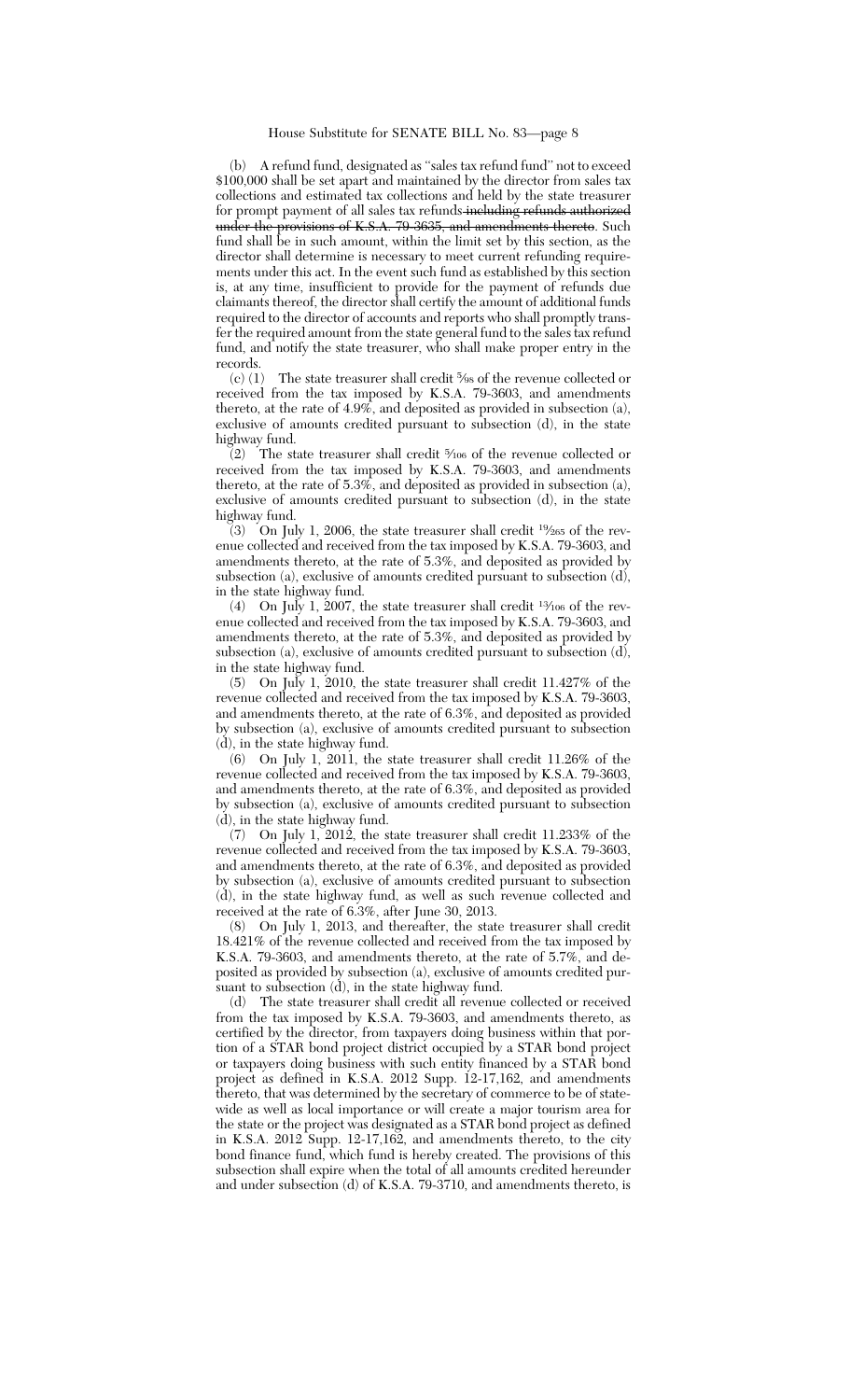## House Substitute for SENATE BILL No. 83—page 9

sufficient to retire the special obligation bonds issued for the purpose of financing all or a portion of the costs of such STAR bond project.

(e) All revenue certified by the director of taxation as having been collected or received from the tax imposed by subsection (c) of K.S.A. 79-3603, and amendments thereto, on the sale or furnishing of gas, water, electricity and heat for use or consumption within the intermodal facility district described in this subsection, shall be credited by the state treasurer to the state highway fund. Such revenue may be transferred by the secretary of transportation to the rail service improvement fund pursuant to law. The provisions of this subsection shall take effect upon certification by the secretary of transportation that a notice to proceed has been received for the construction of the improvements within the intermodal facility district, but not later than December 31, 2010, and shall expire when the secretary of revenue determines that the total of all amounts credited hereunder and pursuant to subsection (e) of K.S.A. 79-3710, and amendments thereto, is equal to \$53,300,000, but not later than December 31, 2045. Thereafter, all revenues shall be collected and distributed in accordance with applicable law. For all tax reporting periods during which the provisions of this subsection are in effect, none of the exemptions contained in K.S.A. 79-3601 et seq., and amendments thereto, shall apply to the sale or furnishing of any gas, water, electricity and heat for use or consumption within the intermodal facility district. As used in this subsection, ''intermodal facility district'' shall consist of an intermodal transportation area as defined by subsection (oo) of K.S.A. 12-1770a, and amendments thereto, located in Johnson county within the polygonalshaped area having Waverly Road as the eastern boundary, 191st Street as the southern boundary, Four Corners Road as the western boundary, and Highway 56 as the northern boundary, and the polygonal-shaped area having Poplar Road as the eastern boundary, 183rd Street as the southern boundary, Waverly Road as the western boundary, and the BNSF mainline track as the northern boundary, that includes capital investment in an amount exceeding \$150 million for the construction of an intermodal facility to handle the transfer, storage and distribution of freight through railway and trucking operations.

Sec. 7. K.S.A. 2012 Supp. 79-4217 is hereby amended to read as follows: 79-4217. (a) There is hereby imposed an excise tax upon the severance and production of coal, oil or gas from the earth or water in this state for sale, transport, storage, profit or commercial use, subject to the following provisions of this section. Such tax shall be borne ratably by all persons within the term ''producer'' as such term is defined in K.S.A. 79-4216, and amendments thereto, in proportion to their respective beneficial interest in the coal, oil or gas severed. Such tax shall be applied equally to all portions of the gross value of each barrel of oil severed and subject to such tax and to the gross value of the gas severed and subject to such tax. The rate of such tax shall be 8% of the gross value of all oil or gas severed from the earth or water in this state and subject to the tax imposed under this act. The rate of such tax with respect to coal shall be \$1 per ton. For the purposes of the tax imposed hereunder the amount of oil or gas produced shall be measured or determined: (1) In the case of oil, by tank tables compiled to show 100% of the full capacity of tanks without deduction for overage or losses in handling; allowance for any reasonable and bona fide deduction for basic sediment and water, and for correction of temperature to 60 degrees Fahrenheit will be allowed; and if the amount of oil severed has been measured or determined by tank tables compiled to show less than 100% of the full capacity of tanks, such amount shall be raised to a basis of 100% for the purpose of the tax imposed by this act; and (2) in the case of gas, by meter readings showing 100% of the full volume expressed in cubic feet at a standard base and flowing temperature of 60 degrees Fahrenheit, and at the absolute pressure at which the gas is sold and purchased; correction to be made for pressure according to Boyle's law, and used for specific gravity according to the gravity at which the gas is sold and purchased, or if not so specified, according to the test made by the balance method.

(b) The following shall be exempt from the tax imposed under this section:

(1) The severance and production of gas which is: (A) Injected into the earth for the purpose of lifting oil, recycling or repressuring; (B) used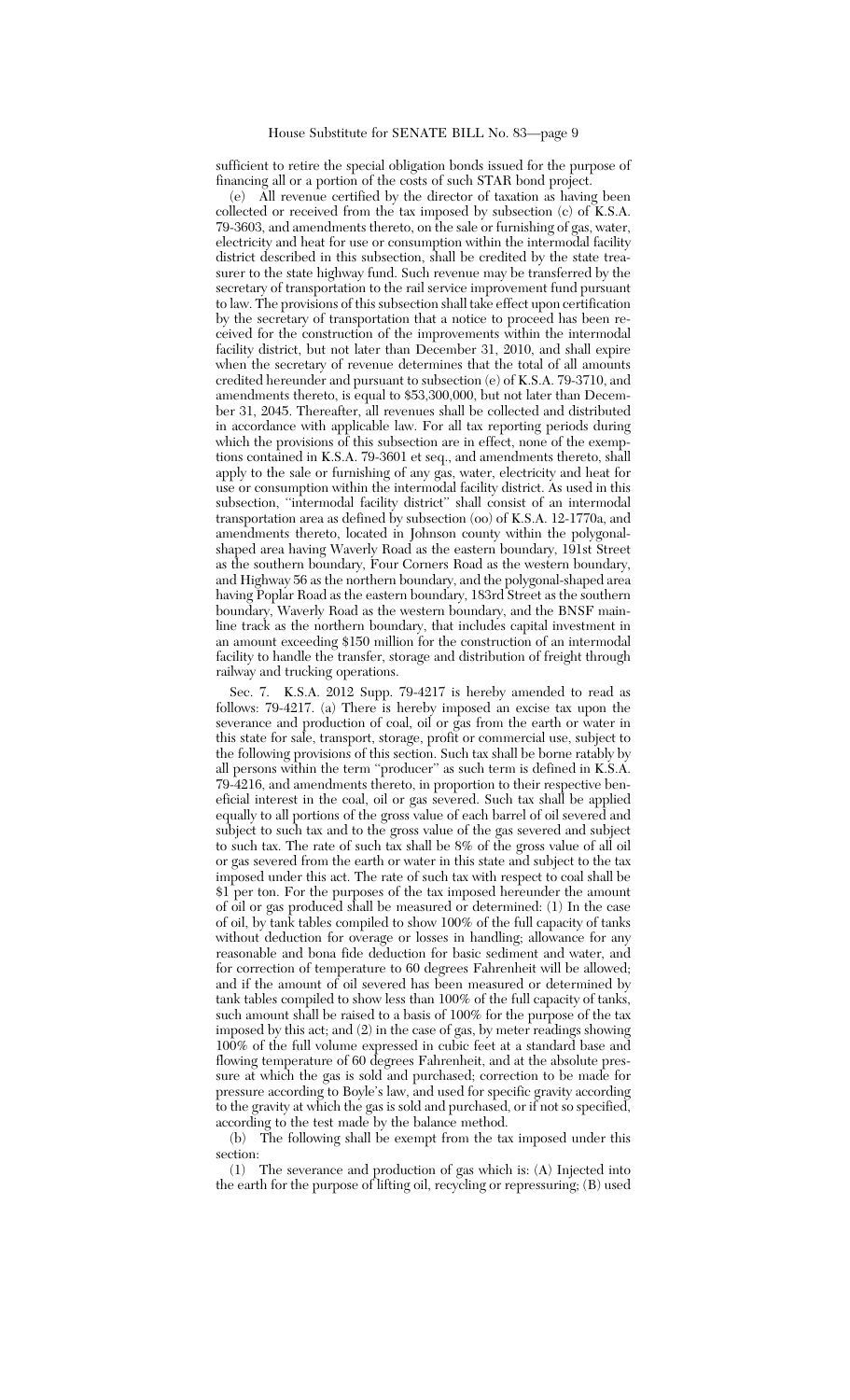for fuel in connection with the operation and development for, or production of, oil or gas in the lease or production unit where severed; (C) lawfully vented or flared; (D) severed from a well having an average daily production during a calendar month having a gross value of not more than \$87 per day, which well has not been significantly curtailed by reason of mechanical failure or other disruption of production; in the event that the production of gas from more than one well is gauged by a common meter, eligibility for exemption hereunder shall be determined by computing the gross value of the average daily combined production from all such wells and dividing the same by the number of wells gauged by such meter; (E) inadvertently lost on the lease or production unit by reason of leaks, blowouts or other accidental losses; (F) used or consumed for domestic or agricultural purposes on the lease or production unit from which it is severed; or (G) placed in underground storage for recovery at a later date and which was either originally severed outside of the state of Kansas, or as to which the tax levied pursuant to this act has been paid;

(2) the severance and production of oil which is: (A) From a lease or production unit whose average daily production is five barrels or less per producing well, which well or wells have not been significantly curtailed by reason of mechanical failure or other disruption of production; (B) from a lease or production unit, the producing well or wells upon which have a completion depth of 2,000 feet or more, and whose average daily production is six barrels or less per producing well or, if the price of oil as determined pursuant to subsection (d) is \$16 or less, whose average daily production is seven barrels or less per producing well, or, if the price of oil as determined pursuant to subsection (d) is \$15 or less, whose average daily production is eight barrels or less per producing well, or, if the price of oil as determined pursuant to subsection (d) is \$14 or less, whose average daily production is nine barrels or less per producing well, or, if the price of oil as determined pursuant to subsection  $(d)$  is \$13 or less, whose average daily production is 10 barrels or less per producing well, which well or wells have not been significantly curtailed by reason of mechanical failure or other disruption of production; (C) from a lease or production unit, whose production results from a tertiary recovery process. ''Tertiary recovery process'' means the process or processes described in subparagraphs (1) through (9) of 10 C.F.R. § 212.78(c) as in effect on June 1, 1979; (D) from a lease or production unit, the producing well or wells upon which have a completion depth of less than 2,000 feet and whose average daily production resulting from a water flood process, is six barrels or less per producing well, which well or wells have not been significantly curtailed by reason of mechanical failure or other disruption of production; (E) from a lease or production unit, the producing well or wells upon which have a completion depth of 2,000 feet or more, and whose average daily production resulting from a water flood process, is seven barrels or less per producing well or, if the price of oil as determined pursuant to subsection (d) is \$16 or less, whose average daily production is eight barrels or less per producing well, or, if the price of oil as determined pursuant to subsection (d) is \$15 or less, whose average daily production is nine barrels or less per producing well, or, if the price of oil as determined pursuant to subsection (d) is \$14 or less, whose average daily production is 10 barrels or less per producing well, which well or wells have not been significantly curtailed by reason of mechanical failure or other disruption of production; (F) test, frac or swab oil which is sold or exchanged for value; or (G) inadvertently lost on the lease or production unit by reason of leaks or other accidental means;

(3) (A) any taxpayer applying for an exemption pursuant to subsection *subsections* (b) $(2)(A)$  and  $(B)$  shall make application biennially to the director of taxation therefor. Exemptions granted pursuant to subsection *subsections* (b)(2)(A) and (B) shall be valid for a period of two years following the date of certification thereof by the director of taxation; (B) any taxpayer applying for an exemption pursuant to subsection *subsections*  $(b)(2)(\dot{D})$  or  $(\dot{E})$  shall make application biennially to the director of taxation therefor. Such application shall be accompanied by proof of the approval of an application for the utilization of a water flood process therefor by the corporation commission pursuant to rules and regulations adopted under the authority of K.S.A. 55-152, and amendments thereto, and proof that the oil produced therefrom is kept in a separate tank battery and that separate books and records are maintained therefor. Such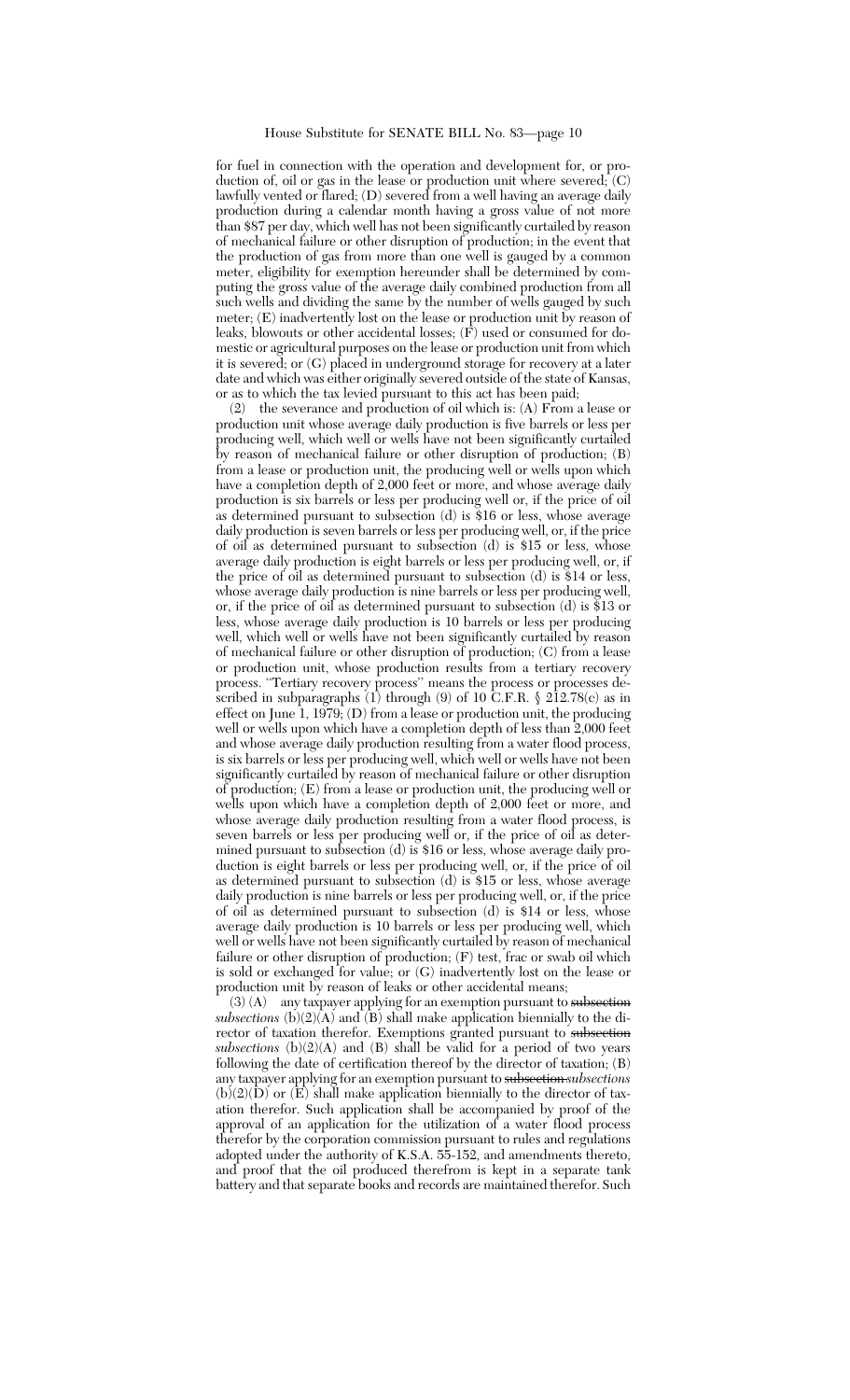exemption shall be valid for a period of two years following the date of certification thereof by the director of taxation; (C) any exemption granted pursuant to subsections  $(b)(2)(A)$ ,  $(B)$ ,  $(D)$  or  $(E)$  with an odd lease number and an exemption termination date between June 1, 2004, and May 31, 2005, inclusive, shall be valid for a period of one year following the date of certification; and (D) notwithstanding the provisions of paragraph (A) or (B), any exemption in effect on the effective date of this act affected by the amendments to subsection (b)(2) by this act shall be redetermined in accordance with such amendments. Any such exemption, and any new exemption established by such amendments and applied for after the effective date of this *act* shall be valid for a period commencing with May 1, 1998, and ending on April 30, 1999;

(4) the severance and production of gas or oil from any pool from which oil or gas was first produced on or after April 1, 1983, and prior to July 1, 2012, as determined by the state corporation commission and certified to the director of taxation, and continuing for a period of 24 months from the month in which oil or gas was first produced from such pool as evidenced by an affidavit of completion of a well, filed with the state corporation commission and certified to the director of taxation. Exemptions granted for production from any well pursuant to this paragraph shall be valid for a period of 24 months following the month in which oil or gas was first produced from such pool. The term "pool" means an underground accumulation of oil or gas in a single and separate natural reservoir characterized by a single pressure system so that production from one part of the pool affects the reservoir pressure throughout its extent;

(5) the severance and production of oil from any *well within a* pool from which oil was first produced on or after July 1, 2012, *as certified by the state corporation commission to the director of taxation,* and from which the *average daily* severance and production of oil *during the initial six months of production from the date of first production* from such pool *producing well, which well has not been significantly curtailed by reason of mechanical failure or other disruption of production,* does not exceed  $50$  barrels per day as certified by the state corporation commission and certified to the director of taxation, and continuing for a period of 24 months from the month in which oil was first produced from such pool as evidenced by an affidavit of completion of a well, filed with the state corporation commission and certified to the director of taxation. Exemptions granted for production from any well pursuant to this subsection shall be valid for a period of 24 months following the month in which oil was first produced from such pool. The term ''pool'' means an underground accumulation of oil in a single and separate natural reservoir characterized by a single pressure system so that production from one part of the pool affects the reservoir pressure throughout its extent. *For any such well that has qualified for exemption, if the average daily severance and production of oil from such well exceeds 50 barrels per day within any qualifying one-month production period after the initial qualifying production period, the exemption for such well shall be terminated as of the commencement of such one-month production period*;

(6) the severance and production of oil or gas from a three-year inactive well, as determined by the state corporation commission and certified to the director of taxation, for a period of 10 years after the date of receipt of such certification. As used in this paragraph, "three-year inactive well'' means any well that has not produced oil or gas in more than one month in the three years prior to the date of application to the state corporation commission for certification as a three-year inactive well. An application for certification as a three-year inactive well shall be in such form and contain such information as required by the state corporation commission, and shall be made prior to July 1, 1996. The commission may revoke a certification if information indicates that a certified well was not a three-year inactive well or if other lease production is credited to the certified well. Upon notice to the operator that the certification for a well has been revoked, the exemption shall not be applied to the production from that well from the date of revocation;

(7) (A) The incremental severance and production of oil or gas which results from a production enhancement project begun on or after July 1, 1998, shall be exempt for a period of seven years from the start-up date of such project. As used in this paragraph: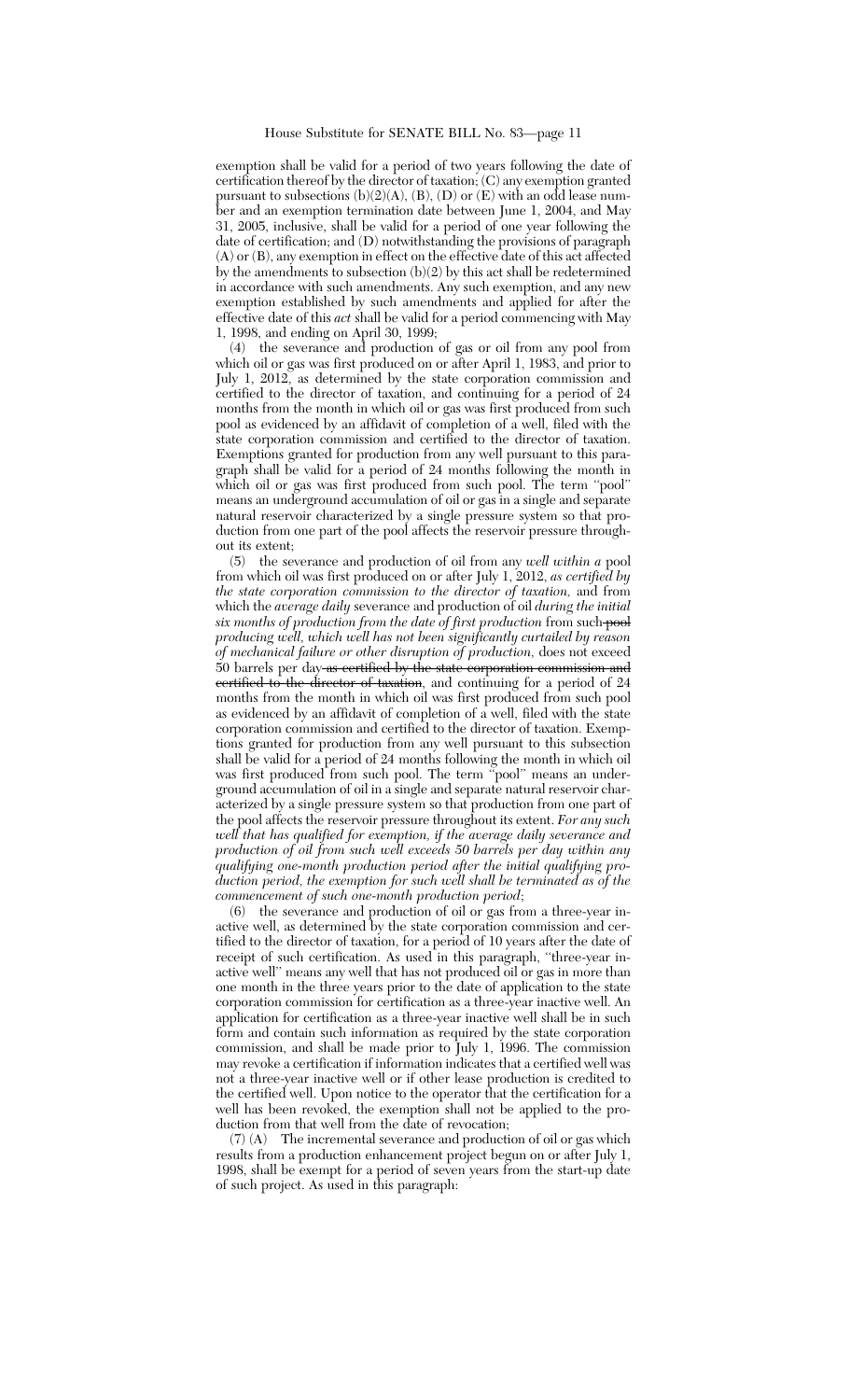(1) ''Incremental severance and production'' means the amount of oil or natural gas which is produced as the result of a production enhancement project which is in excess of the base production of oil or natural gas, and is determined by subtracting the base production from the total monthly production after the production enhancement project is completed.

(2) ''Base production'' means the average monthly amount of production for the twelve-month period immediately prior to the production enhancement project beginning date, minus the monthly rate of production decline for the well or project for each month beginning 180 days prior to the project beginning date. The monthly rate of production decline shall be equal to the average extrapolated monthly decline rate for the well or project for the twelve-month period immediately prior to the production enhancement project beginning date, except that the monthly rate of production decline shall be equal to zero in the case where the well or project has experienced no monthly decline during the twelvemonth period immediately prior to the production enhancement project beginning date. Such monthly rate of production decline shall be continued as the decline that would have occurred except for the enhancement project. Any well or project which may have produced during the twelvemonth period immediately prior to the production enhancement project beginning date but is not capable of production on the project beginning date shall have a base production equal to zero. The calculation of the base production amount shall be evidenced by an affidavit and supporting documentation filed by the applying taxpayer with the state corporation commission.

(3) ''Workover'' means any downhole operation in an existing oil or gas well that is designed to sustain, restore or increase the production rate or ultimate recovery of oil or gas, including, but not limited to, acidizing, reperforation, fracture treatment, sand/paraffin/scale removal or other wellbore cleanouts, casing repair, squeeze cementing, initial installation, or enhancement of artificial lifts including plunger lifts, rods, pumps, submersible pumps and coiled tubing velocity strings, downsizing existing tubing to reduce well loading, downhole commingling, bacteria treatments, polymer treatments, upgrading the size of pumping unit equipment, setting bridge plugs to isolate water production zones, or any combination of the aforementioned operations; ''workover'' shall not mean the routine maintenance, routine repair, or like for-like replacement of downhole equipment such as rods, pumps, tubing packers or other mechanical device.

(4) ''Production enhancement project'' means performing or causing to be performed the following:

(i) Workover;

(ii) recompletion to a different producing zone in the same well bore, except recompletions in formations and zones subject to a state corporation commission proration order;

(iii) secondary recovery projects;

(iv) addition of mechanical devices to dewater a gas or oil well;<br>(y) replacement or enhancement of surface equipment:

replacement or enhancement of surface equipment;

(vi) installation or enhancement of compression equipment, line looping or other techniques or equipment which increases production from a well or a group of wells in a project; *or*

(vii) new discoveries of oil or gas which are discovered as a result of the use of new technology, including, but not limited to, three dimensional seismic studies.

(B) The state corporation commission shall adopt rules and regulations necessary to efficiently and properly administer the provisions of this paragraph including rules and regulations for the qualification of production enhancement projects, the procedures for determining the monthly rate of production decline, criteria for determining the share of incremental production attributable to each well when a production enhancement project includes a group of wells, criteria for determining the start-up date for any project for which an exemption is claimed, and determining new qualifying technologies for the purposes of subsection  $(b)(7)(A)\bar{(4)}$ (vii).

(C) Any taxpayer applying for an exemption pursuant to this paragraph shall make application to the director of taxation. Such application shall be accompanied by a state corporation commission certification that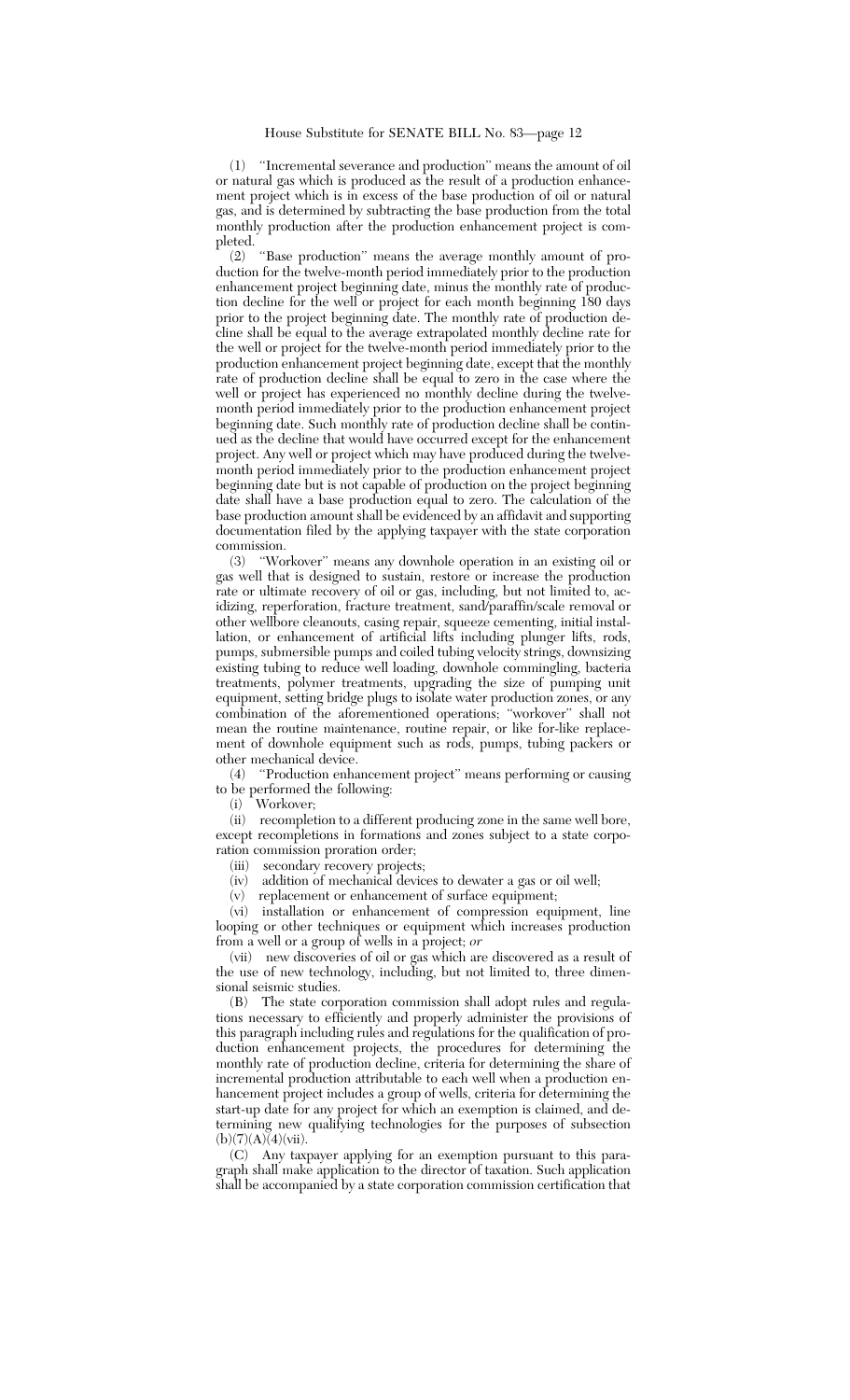the production for which an exemption is sought results from a qualified production enhancement project and certification of the base production for the enhanced wells or group of wells, and the rate of decline to be applied to that base production. The secretary of revenue shall provide credit for any taxes paid between the project start-up date and the certification of qualifications by the commission.

(D) The exemptions provided for in this paragraph shall not apply for 12 months beginning July 1 of the year subsequent to any calendar year during which: (1) In the case of oil, the secretary of revenue determines that the weighted average price of Kansas oil at the wellhead has exceeded \$20.00 per barrel; or (2) in the case of natural gas the secretary of revenue determines that the weighted average price of Kansas gas at the wellhead has exceeded \$2.50 per Mcf.

(E) The provisions of this paragraph shall not affect any other exemption allowable pursuant to this section; and

(7) for the calendar year 1988, and any year thereafter, the severance or production of the first 350,000 tons of coal from any mine as certified by the state geological survey.

(c) No exemption shall be granted pursuant to subsection (b)(3) or (4) to any person who does not have a valid operator's license issued by the state corporation commission, and no refund of tax shall be made to any taxpayer attributable to any production in a period when such taxpayer did not hold a valid operator's license issued by the state corporation commission.

(d) On April 15, 1988, and on April 15 of each year thereafter, the secretary of revenue shall determine from statistics compiled and provided by the United States department of energy, the average price per barrel paid by the first purchaser of crude oil in this state for the sixmonth period ending on December 31 of the preceding year. Such price shall be used for the purpose of determining exemptions allowed by subsection  $(b)(2)(B)$  or  $(\tilde{E})$  for the twelve-month period commencing on May 1 of such year and ending on April 30 of the next succeeding year.

New Sec. 8. (a) The following described property, to the extent herein specified, shall be exempt from all property taxes levied under the laws of Kansas:

Any new automobile manufacturing property.

(b) The provisions of subsection (a) shall apply from and after the later of the purchase or commencement of construction of such property and continue only for a period thereafter until 10 calendar years following the calendar year in which construction of such property is completed.

(c) The provisions of this section shall apply to all taxable years beginning after December 31, 2011.

(d) The owner of any new automobile manufacturing property shall pay in lieu of taxes in an amount mutually agreed to by the governing body of the appropriate taxing subdivisions and the owners as long as this exemption is in effect. The in lieu of taxes shall be paid at the same time taxes are required to be paid pursuant to K.S.A. 79-2004 and 79-2004a, and amendments thereto. The county treasurer shall apportion such in lieu of tax payments among the taxing subdivisions of this state in the territory in which the facility is located. Any payment in lieu of taxes shall be divided by the county treasurer among such taxing subdivisions in the same proportion that the amount of the total mill levy of each individual taxing subdivision bears to the aggregate of such levies of all the taxing subdivisions among which the division is to be made. The county treasurer shall pay such amounts to the taxing subdivisions at the same time or times as their regular operating tax rate mill levy is paid to them. Based upon the assessed valuation which such facility would have if it were upon the tax rolls of the county, the county clerk shall compute the total of the property taxes which would be levied upon such facility by all taxing subdivisions within which the facility is located if such property were taxable.

(e) As used in this section:

(1) ''Appropriate taxing subdivisions'' means the county, city or unified government jurisdiction in which the new automobile property is located; and

(2) ''new automobile manufacturing property'' means any real property purchased or constructed after December 31, 2011, owned by a business with an NAICS code of 336111, provided such property: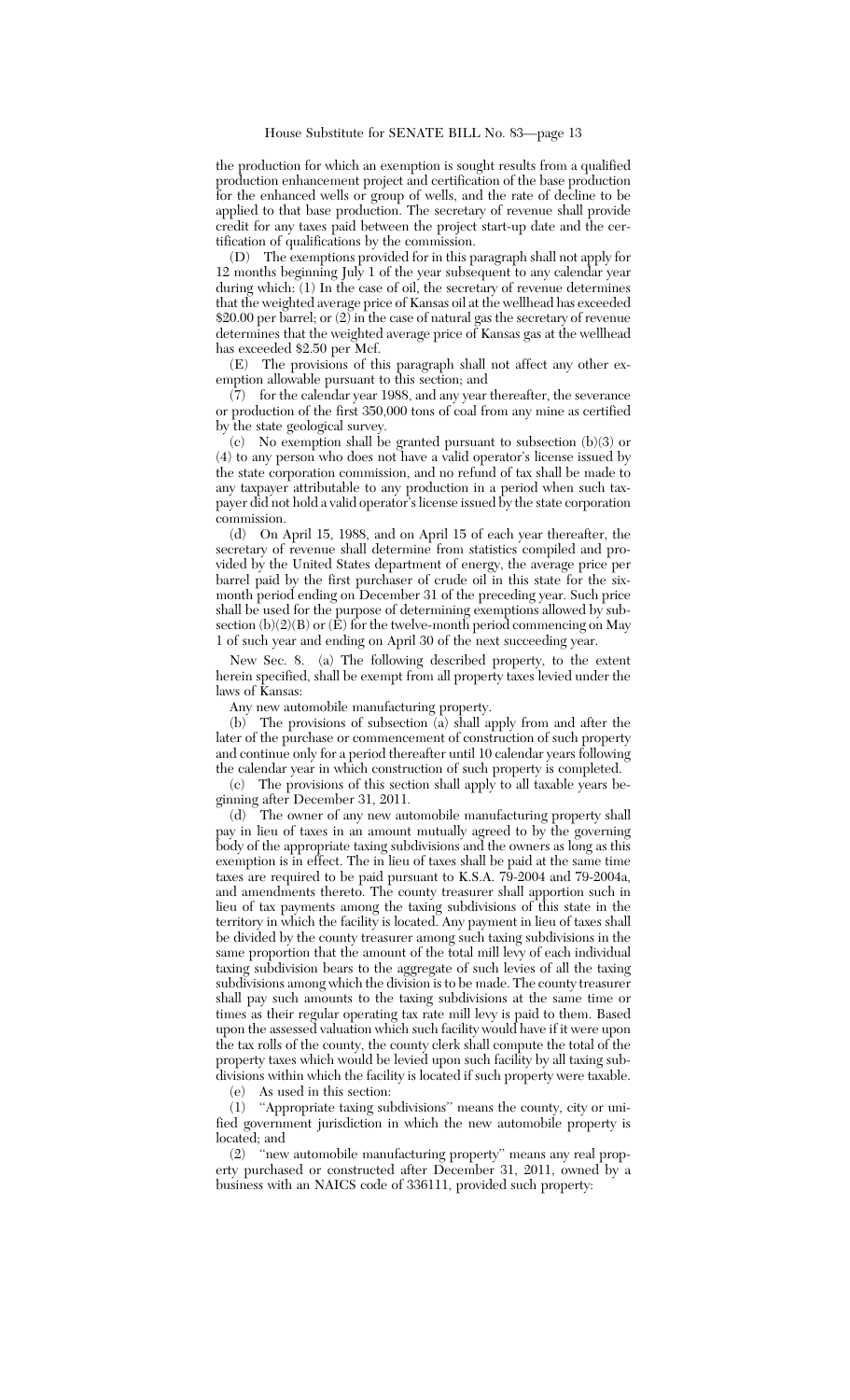(A) Includes a building or addition to a building constructed after December 31, 2011, having not less than 50,000 square feet of floorspace; and

(B) was purchased or constructed after December 31, 2011, for a total cost of not less than \$10,000,000 including the cost of both the land and buildings.

New Sec. 9. (a) On and after July 1, 2013, if any person sells or leases tangible personal property to the state, a state department, a state agency or an agent thereof, that person and any affiliated person shall, as a prerequisite for any such sale or lease, register with the department of revenue as a retailer and comply with all legal requirements imposed on a retailer, including the requirement to collect and remit sales or use tax on all taxable sales of tangible personal property to customers in this state.

(b) Any ruling, agreement or contract, whether written or oral, express or implied, between a retailer and this state's executive branch, or any other state agency or department, stating, agreeing or ruling that the retailer is not required to collect sales and use tax in this state despite the presence of a warehouse, distribution center or fulfillment center in the state that is owned or operated by the retailer or an affiliated person of the retailer shall be null and void, unless it is specifically approved by a majority vote of each of the chambers of the Kansas legislature.

(c) As used in this section, ''affiliated person'' means any person that is a member of the same ''controlled group of corporations'' as defined in section 1563(a) of the federal internal revenue code as the retailer or any other entity that, notwithstanding its form of organization, bears the same ownership relationship to the retailer as a corporation that is a member of the same ''controlled group of corporations'' as defined in section 1563(a) of the federal internal revenue code.

New Sec. 10. (a) On and after July 1, 2013, watercraft shall be appraised at fair market value determined therefor pursuant to K.S.A. 79- 503a, and amendments thereto, and assessed at the percentage of value as follows: (1) 11.5% in tax year 2014; and (2) 5% in tax year 2015 and all tax years thereafter. In no case shall the assessed value of any watercraft, as determined under the provisions of this section, cause the tax upon such watercraft to be less than \$12.

(b) As used in this section, ''watercraft'' means any vessel requiring numbering pursuant to K.S.A. 32-1110, and amendments thereto. Each watercraft may include one trailer which is designed to launch, retrieve, transport and store such watercraft and any nonelectric motor or motors which are necessary to operate such watercraft on the water.

Sec. 11. On July 1, 2013, K.S.A. 2012 Supp. 74-2433f is hereby amended to read as follows: 74-2433f. (a) There shall be a division of the state court of tax appeals known as the small claims and expedited hearings division. Hearing officers appointed by the chief hearing officer shall have authority to hear and decide cases heard in the small claims and expedited hearings division.

(b) The small claims and expedited hearings division shall have jurisdiction over hearing and deciding applications for the refund of protested taxes under the provisions of K.S.A. 79-2005, and amendments thereto, and hearing and deciding appeals from decisions rendered pursuant to the provisions of K.S.A. 79-1448, and amendments thereto, and of article 16 of chapter 79 of the Kansas Statutes Annotated, and acts amendatory thereof or supplemental *amendments* thereto, with regard to single-family residential property. The filing of an appeal with the small claims and expedited hearings division shall be a prerequisite for filing an appeal with the state court of tax appeals for appeals involving single-family residential property.

(c) At the election of the taxpayer, the small claims and expedited hearings division shall have jurisdiction over: (1) Any appeal of a decision, finding, order or ruling of the director of taxation, except an appeal, finding, order or ruling relating to an assessment issued pursuant to K.S.A. 79-5201 et seq., and amendments thereto, in which the amount of tax in controversy does not exceed \$15,000; (2) hearing and deciding applications for the refund of protested taxes under the provisions of K.S.A. 79- 2005, and amendments thereto, where the value of the property, other than property devoted to agricultural use, is less than \$2,000,000 as reflected on the valuation notice; *and* (3) hearing and deciding appeals from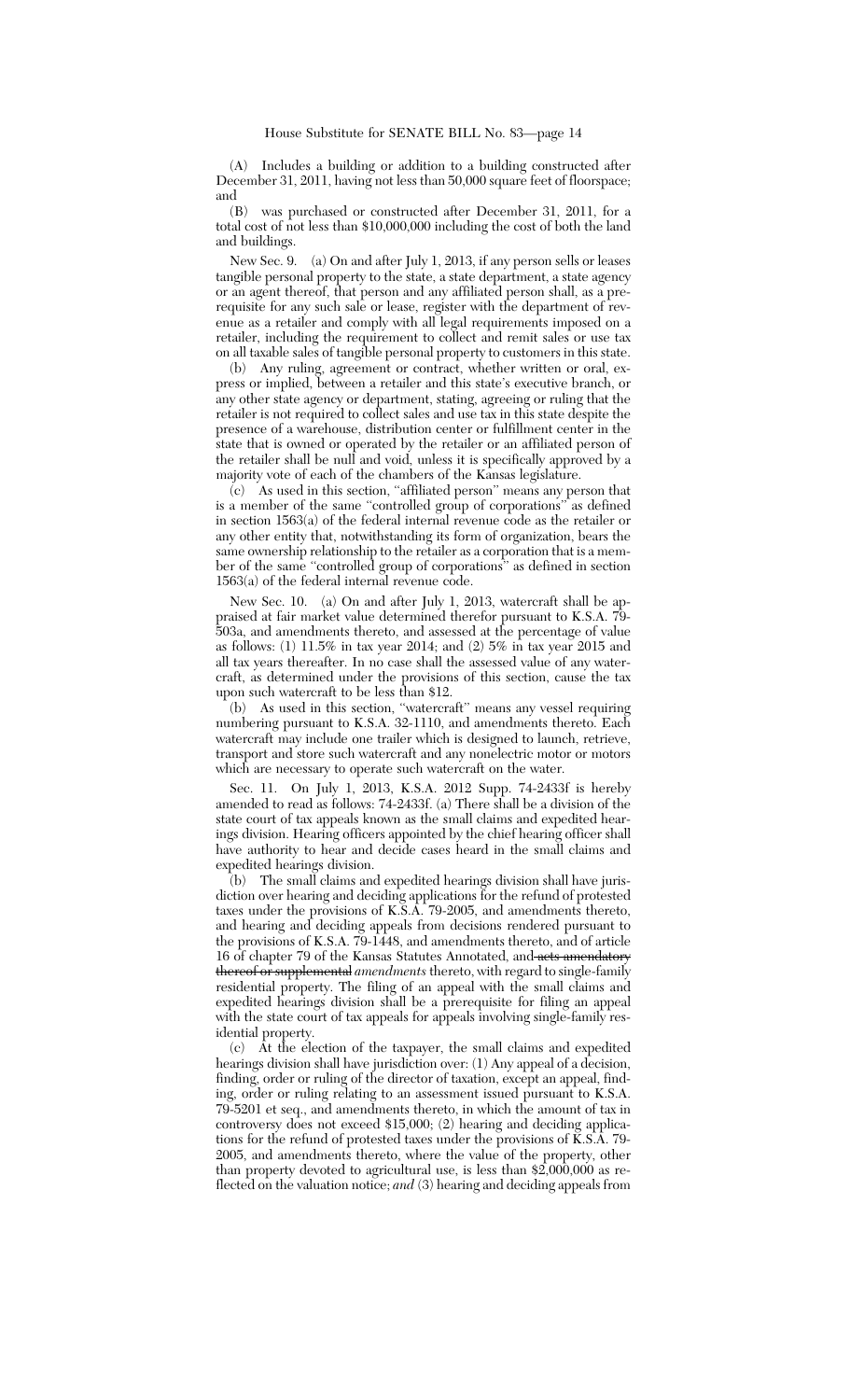decisions rendered pursuant to the provisions of K.S.A. 79-1448, and amendments thereto, and of article 16 of chapter 79 of the Kansas Statutes Annotated, and acts amendatory thereof or supplemental *amendments* thereto, other than those relating to land devoted to agricultural use, wherein the value of the property is less than \$2,000,000 as reflected on the valuation notice.

(d) In accordance with the provisions of K.S.A. 74-2438, and amendments thereto, any party may elect to appeal any application or decision referenced in subsection (b) to the state court of tax appeals. Except as provided in subsection (b) regarding single-family residential property, the filing of an appeal with the small claims and expedited hearings division shall not be a prerequisite for filing an appeal with the state court of tax appeals under this section. Final decisions of the small claims and expedited hearings division may be appealed to the state court of tax appeals. An appeal of a decision of the small claims and expedited hearings division to the state court of tax appeals shall be de novo.

(e) A taxpayer shall commence a proceeding in the small claims and expedited hearings division by filing a notice of appeal in the form prescribed by the rules of the state court of tax appeals which shall state the nature of the taxpayer's claim. Notice of appeal shall be provided to the appropriate unit of government named in the notice of appeal by the taxpayer. In any valuation appeal or tax protest commenced pursuant to articles 14 and 20 of chapter 79 of the Kansas Statutes Annotated, and amendments thereto, the hearing shall be conducted in the county where the property is located or a county adjacent thereto. In any appeal from a final determination by the secretary of revenue, the hearing shall be conducted in the county in which the taxpayer resides or a county adjacent thereto.

(f) The hearing in the small claims and expedited hearings division shall be informal. The hearing officer may hear any testimony and receive any evidence the hearing officer deems necessary or desirable for a just determination of the case. A hearing officer shall have the authority to administer oaths in all matters before the hearing officer. All testimony shall be given under oath. A party may appear personally or may be represented by an attorney, a certified public accountant, a certified general appraiser, a tax representative or agent, a member of the taxpayer's immediate family or an authorized employee of the taxpayer. A county or unified government may be represented by the county appraiser, designee of the county appraiser, county attorney or counselor or other representatives so designated. No transcript of the proceedings shall be kept.

The hearing in the small claims and expedited hearings division shall be conducted within 60 days after the appeal is filed in the small claims and expedited hearings division unless such time period is waived by the taxpayer. A decision shall be rendered by the hearing officer within 30 days after the hearing is concluded and, in cases arising from appeals described by subsections (b) and  $(c)(2)$  and  $(3)$ , shall be accompanied by a written explanation of the reasoning upon which such decision is based. Documents provided by a taxpayer or county or district appraiser shall be returned to the taxpayer or the county or district appraiser by the hearing officer and shall not become a part of the court's permanent records. Documents provided to the hearing officer shall be confidential and may not be disclosed, except as otherwise specifically provided.

(h) With regard to any matter properly submitted to the division relating to the determination of valuation of property for taxation purposes, it shall be the duty of the county appraiser to initiate the production of evidence to demonstrate, by a preponderance of the evidence, the validity and correctness of such determination. No presumption shall exist in favor of the county appraiser with respect to the validity and correctness of such determination. *With regard to leased commercial and industrial property, the presumption of validity and correctness of such determination shall exist in favor of the county appraiser unless the taxpayer has furnished the county or district appraiser, within 30 calendar days following the informal meeting required by K.S.A. 79-1448, and amendments thereto, or within 30 calendar days following the informal meeting required by K.S.A. 79-2005, and amendments thereto, a complete income and expense statement for the property for the three years next preceding the year of appeal.*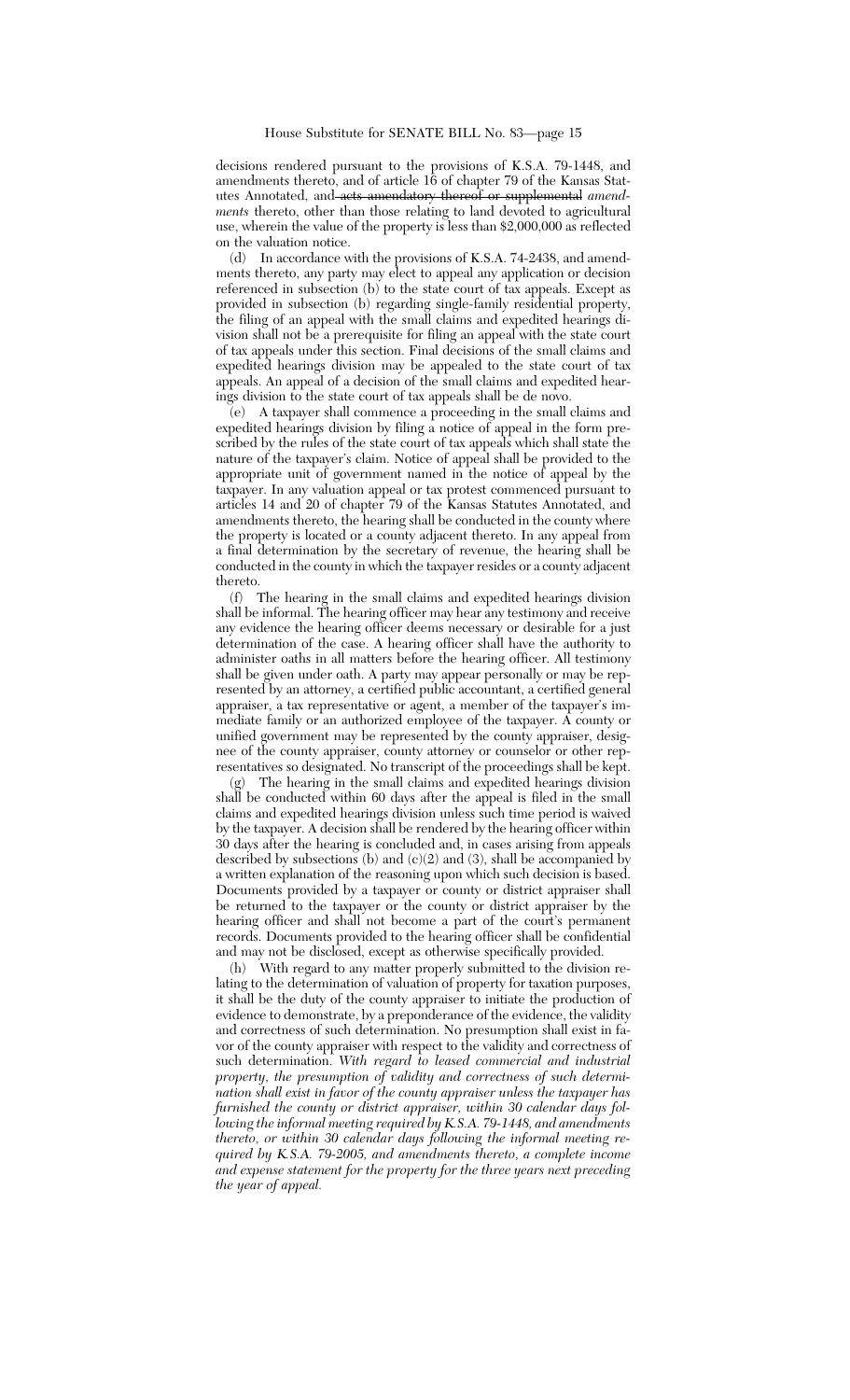Sec. 12. On July 1, 2013, K.S.A. 2012 Supp. 79-306e is hereby amended to read as follows: 79-306e. (a) The value for property tax purposes of any vessel *watercraft*, as defined by K.S.A. 32-1102 *section 10*, and amendments thereto, which is acquired or sold after January 1 and prior to September 1 of any taxable year shall be equal to the value determined therefor pursuant to K.S.A. 79-503a *section 10*, and amendments thereto, multiplied by: (1) In the case of a sale, a fraction the numerator of which is the number of months, or major portion thereof, such vessel *watercraft* was owned by the record owner thereof during the taxable year in which such vessel *watercraft* was sold, and the denominator of which is 12; and  $(2)$  in the case of an acquisition, a fraction the numerator of which is the number of months, or major portion thereof, remaining in the taxable year after the date of acquisition by the record owner thereof, and the denominator of which is 12.

(b) On or after July 1, 2007, notice of the acquisition or sale of any such vessel *watercraft* shall be provided by the record owner thereof to the appropriate county appraiser on or before December 20 of the year of such acquisition or sale. Upon receipt of such notice, and after computation of the value of any such vessel *watercraft* in accordance with the provision of subsection (a), a notification or revised notification of value shall be mailed to the taxpayer.

(c) Vessels *Watercraft* acquired after September 1 of a taxable year shall not be subject to assessment and taxation for such year, except as provided by paragraph (1) of subsection (a).

(d) The provisions of this section shall apply to all taxable years commencing after December 31, 2002 *2013*.

Sec. 13. On July 1, 2013, K.S.A. 2012 Supp. 79-1448 is hereby amended to read as follows: 79-1448. Any taxpayer may complain or appeal to the county appraiser from the classification or appraisal of the taxpayer's property by giving notice to the county appraiser within 30 days subsequent to the date of mailing of the valuation notice required by K.S.A. 79-1460, and amendments thereto, for real property, and on or before May 15 for personal property. The county appraiser or the appraiser's designee shall arrange to hold an informal meeting with the aggrieved taxpayer with reference to the property in question. At such meeting it shall be the duty of the county appraiser or the county appraiser's designee to initiate production of evidence to substantiate the valuation of such property, including the affording to the taxpayer of the opportunity to review the data sheet of comparable sales utilized in the determination of such valuation. *In any appeal from the appraisal of leased commercial and industrial property, the county or district appraiser's appraised value shall be presumed to be valid and correct and may only be rebutted by a preponderance of the evidence, unless the property owner furnishes the county or district appraiser a complete income and expense statement for the property for the three years next preceding the year of appeal within 30 calendar days following the informal meeting.* The county appraiser may extend the time in which the taxpayer may informally appeal from the classification or appraisal of the taxpayer's property for just and adequate reasons. Except as provided in K.S.A. 79-1404, and amendments thereto, no informal meeting regarding real property shall be scheduled to take place after May 15, nor shall a final determination be given by the appraiser after May 20. Any final determination shall be accompanied by a written explanation of the reasoning upon which such determination is based when such determination is not in favor of the taxpayer. Any taxpayer who is aggrieved by the final determination of the county appraiser may appeal to the hearing officer or panel appointed pursuant to K.S.A. 79-1611, and amendments thereto, and such hearing officer, or panel, for just cause shown and recorded, is authorized to change the classification or valuation of specific tracts or individual items of real or personal property in the same manner provided for in K.S.A. 79-1606, and amendments thereto. In lieu of appealing to a hearing officer or panel appointed pursuant to K.S.A. 79-1611, and amendments thereto, any taxpayer aggrieved by the final determination of the county appraiser, except with regard to land devoted to agricultural use, wherein the value of the property, is less than \$2,000,000, as reflected on the valuation notice, or the property constitutes single family residential property, may appeal to the small claims and expedited hearings di-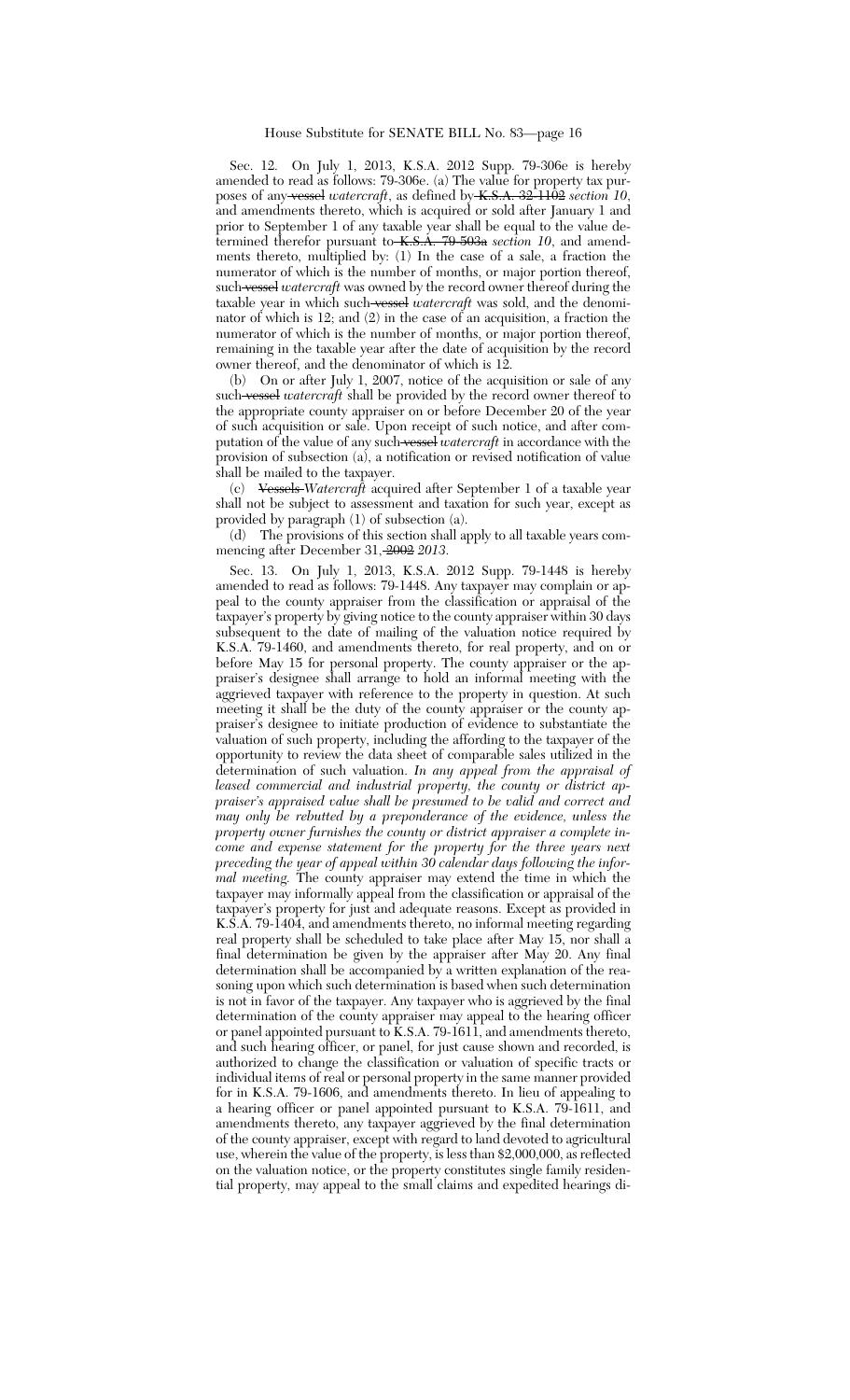vision of the state court of tax appeals within the time period prescribed by K.S.A. 79-1606, and amendments thereto. Any taxpayer who is aggrieved by the final determination of a hearing officer or panel may appeal to the state court of tax appeals as provided in K.S.A. 79-1609, and amendments thereto. An informal meeting with the county appraiser or the appraiser's designee shall be a condition precedent to an appeal to the county or district hearing panel.

Sec. 14. On July 1, 2013, K.S.A. 2012 Supp. 79-1609 is hereby amended to read as follows: 79-1609. Any person aggrieved by any order of the hearing officer or panel may appeal to the state court of tax appeals by filing a written notice of appeal, on forms approved by the state court of tax appeals and provided by the county clerk for such purpose, stating the grounds thereof and a description of any comparable property or properties and the appraisal thereof upon which they rely as evidence of inequality of the appraisal of their property, if that be a ground of the appeal, with the state court of tax appeals and by filing a copy thereof with the county clerk within 30 days after the date of the order from which the appeal is taken. A county or district appraiser may appeal to the state court of tax appeals from any order of the hearing officer or panel. With regard to any matter properly submitted to the court relating to the determination of valuation of residential property or real property used for commercial and industrial purposes for taxation purposes, it shall be the duty of the county appraiser to initiate the production of evidence to demonstrate, by a preponderance of the evidence, the validity and correctness of such determination except that no such duty shall accrue with regard to leased commercial and industrial property unless the property owner has furnished to the county or district appraiser a complete income and expense statement for the property for the three years next preceding the year of appeal. No presumption shall exist in favor of the county appraiser with respect to the validity and correctness of such determination. *With regard to leased commercial and industrial property, the presumption of validity and correctness of such determination shall exist in favor of the county or district appraiser unless, within 30 calendar days following the informal meeting required by K.S.A. 79-1448, and amendments thereto, the taxpayer furnished to the county or district appraiser complete income and expense statements for the property for the three years next preceding the year of appeal.*

Sec. 15. On July 1, 2013, K.S.A. 2012 Supp. 79-1701a is hereby amended to read as follows: 79-1701a. Any taxpayer, the county appraiser or the county clerk shall, on their own motion, request the board of county commissioners to order the correction of the clerical errors in the appraisal, assessment or tax rolls as described in K.S.A. 79-1701, and amendments thereto. The board of county commissioners of the several counties are hereby authorized to order the correction of clerical errors, specified in K.S.A. 79-1701, and amendments thereto, in the appraisal, assessment or tax rolls for the current year and the immediately preceding two years during the period on and after November 1 of each year. If a county treasurer has collected and distributed the property taxes of a taxpayer and it shall thereafter be determined that the tax computed and paid was based on an erroneous assessment due to a clerical error which resulted in an overpayment of taxes by the taxpayer, and such error is corrected under the provisions hereof then the county commissioners may direct a refund in the amount of the overpayment plus interest at the rate prescribed by K.S.A. 79-2968, and amendments thereto, plus two percentage points, per annum, from the date of payment from tax moneys collected during the current year and approve a claim therefor. If all or any portion of the taxes on such property remain unpaid, the board of county commissioners shall cancel that portion of such unpaid taxes which were assessed on the basis of the error which is being corrected. In lieu of taking such a refund the taxpayer may, at the taxpayer's option, be allowed a credit on the current year's taxes in the amount of the overpayment plus interest at the rate prescribed by K.S.A. 79-2968, and amendments thereto, from the date of payment for the previous year. In the event the error results in an understatement of value or taxes as a result of a mathematical miscomputation on the part of the county, *the correction of the clerical errors listed in subsection (a), (c), (f) or (g) of K.S.A. 79-1701, and amendments thereto, and* the board of county commissioners of the sev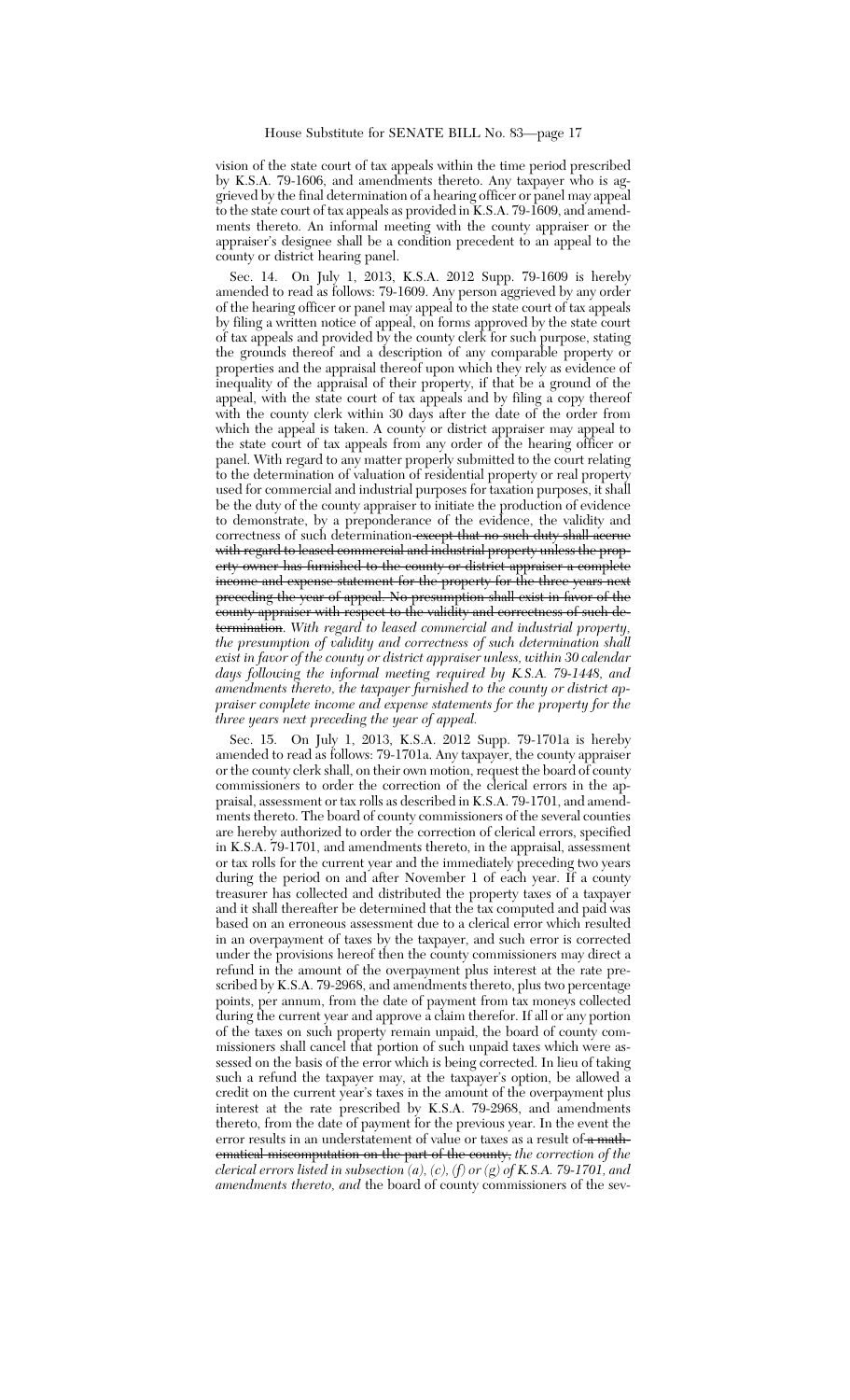eral counties are hereby authorized to correct such error and order an additional assessment or tax bill, or both, to be issued, except that, in no such case shall the taxpayer be assessed interest or penalties on any tax which may be assessed. If such error applies to property which has been sold or otherwise transferred subsequent to the time the error was made, no such additional assessment or tax bill shall be issued.

Sec. 16. On July 1, 2013, K.S.A. 2012 Supp. 79-1702 is hereby amended to read as follows: 79-1702. If any taxpayer, municipality or taxing district shall have a grievance described under the provisions of K.S.A. 79-1701 or 79-1701a, and amendments thereto, which is not remediable thereunder solely because not reported within the time prescribed therein, or which was remediable thereunder and reported to the proper official or officials within the time prescribed but which has not been remedied by such official or officials, such grievance may be presented to the state court of tax appeals and if it shall be satisfied from competent evidence produced that there is a real grievance, it may direct that the same be remedied either by canceling the tax, if uncollected, together with all penalties charged thereon, or if the tax has been paid, by ordering a refund of the amount found to have been unlawfully charged and collected and interest at the rate prescribed by K.S.A. 79- 2968, and amendments thereto, minus two percentage points.

In all cases where the identical property owned by any taxpayer has been assessed for the current tax year in more than one county in the state, the court is hereby given authority to determine which county is entitled to the assessment of the property and to charge legal taxes thereon, and if the taxes have been paid in a county not entitled thereto, the court is hereby empowered to direct the authorities of the county which has so unlawfully collected the taxes to refund the same to the taxpayer with all penalties charged thereon.

No tax grievance shall be considered by the state court of tax appeals unless the same is filed within four years from the date the tax would have become a lien on real estate.

In all cases where an error results in an understatement of values or taxes as a result of a mathematical miscomputation on the part of a county *the correction of the clerical errors listed in subsection (a), (c), (f) or (g) of K.S.A. 79-1701, and amendments thereto*, the state court of tax appeals, if it shall be satisfied from competent evidence produced that there is an understatement as a result of a clerical error, may order an additional assessment or tax bill, or both, to be issued so that the proper value of the property in question is reflected, except that, in no such case shall the taxpayer be assessed interest or penalties on any tax which may be assessed. No increase shall be ordered to correct such error that extends back more than two years from the date of the most recent tax year. If such error applies to property which has been sold or otherwise transferred subsequent to the time the error was made, no such additional assessment or tax bill shall be issued.

Errors committed in the valuation and assessment process that are not specifically described in K.S.A. 79-1701, and amendments thereto, shall be remediable only under the provisions of K.S.A. 79-2005, and amendments thereto.

Sec. 17. On July 1, 2013, K.S.A. 2012 Supp. 79-2005 is hereby amended to read as follows: 79-2005. (a) Any taxpayer, before protesting the payment of such taxpayer's taxes, shall be required, either at the time of paying such taxes, or, if the whole or part of the taxes are paid prior to December 20, no later than December 20, or, with respect to taxes paid in whole or in part in an amount equal to at least <sup>1</sup> ⁄2 of such taxes on or before December 20 by an escrow or tax service agent, no later than January 31 of the next year, to file a written statement with the county treasurer, on forms approved by the state court of tax appeals and provided by the county treasurer, clearly stating the grounds on which the whole or any part of such taxes are protested and citing any law, statute or facts on which such taxpayer relies in protesting the whole or any part of such taxes. When the grounds of such protest is an assessment of taxes made pursuant to K.S.A. 79-332a and 79-1427a, and amendments thereto, the county treasurer may not distribute the taxes paid under protest until such time as the appeal is final. When the grounds of such protest is that the valuation or assessment of the property upon which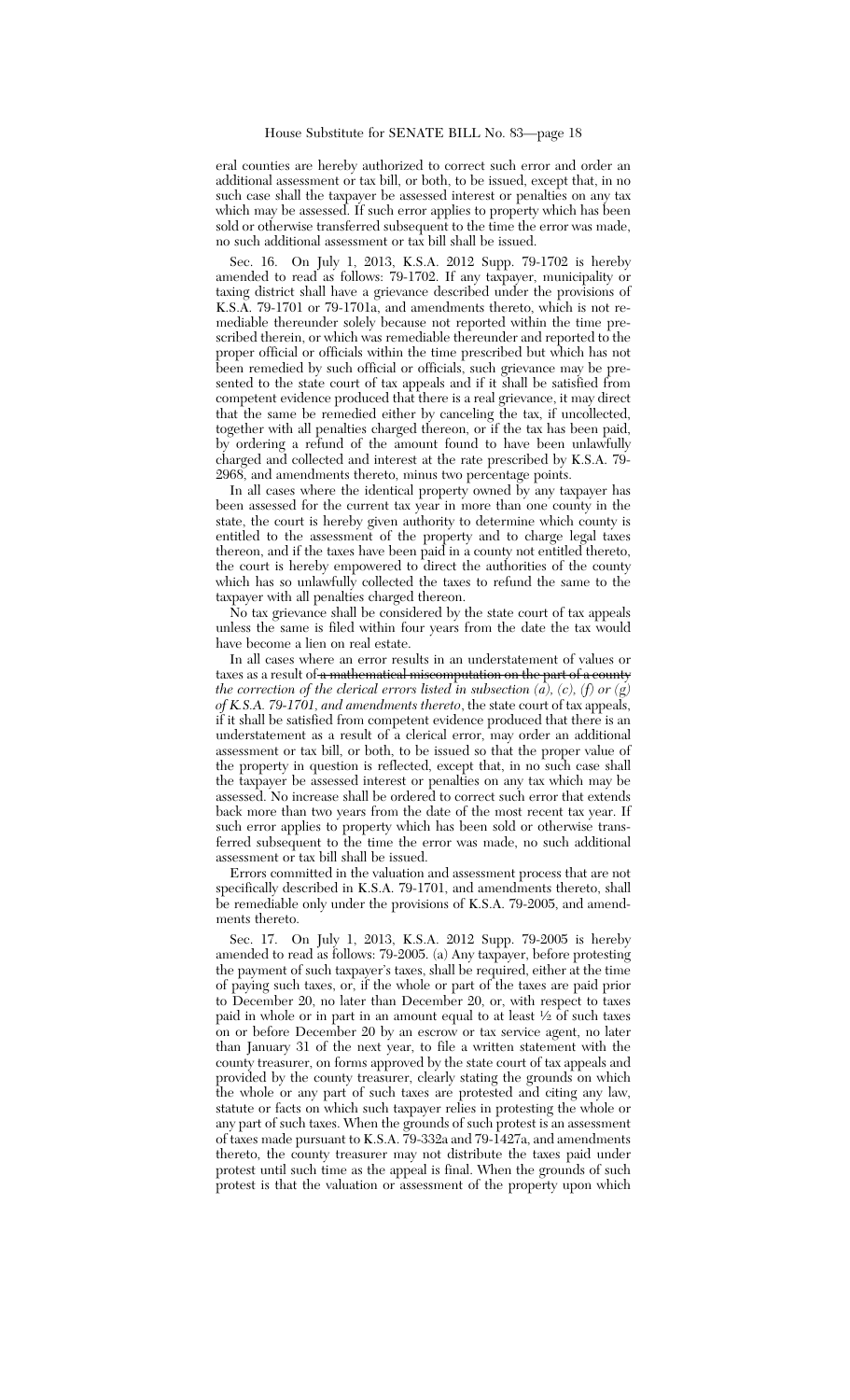the taxes are levied is illegal or void, the county treasurer shall forward a copy of the written statement of protest to the county appraiser who shall within 15 days of the receipt thereof, schedule an informal meeting with the taxpayer or such taxpayer's agent or attorney with reference to the property in question. The county appraiser shall review the appraisal of the taxpayer's property with the taxpayer or such taxpayer's agent or attorney and may change the valuation of the taxpayer's property, if in the county appraiser's opinion a change in the valuation of the taxpayer's property is required to assure that the taxpayer's property is valued according to law, and shall, within 15 business days thereof, notify the taxpayer in the event the valuation of the taxpayer's property is changed, in writing of the results of the meeting. In the event the valuation of the taxpayer's property is changed and such change requires a refund of taxes and interest thereon, the county treasurer shall process the refund in the manner provided by subsection (l).

(b) No protest appealing the valuation or assessment of property shall be filed pertaining to any year's valuation or assessment when an appeal of such valuation or assessment was commenced pursuant to K.S.A. 79- 1448, and amendments thereto, nor shall the second half payment of taxes be protested when the first half payment of taxes has been protested. Notwithstanding the foregoing, this provision shall not prevent any subsequent owner from protesting taxes levied for the year in which such property was acquired, nor shall it prevent any taxpayer from protesting taxes when the valuation or assessment of such taxpayer's property has been changed pursuant to an order of the director of property valuation.

(c) A protest shall not be necessary to protect the right to a refund of taxes in the event a refund is required because the final resolution of an appeal commenced pursuant to K.S.A. 79-1448, and amendments thereto, occurs after the final date prescribed for the protest of taxes.

(d) If the grounds of such protest shall be that the valuation or assessment of the property upon which the taxes so protested are levied is illegal or void, such statement shall further state the exact amount of valuation or assessment which the taxpayer admits to be valid and the exact portion of such taxes which is being protested.

(e) If the grounds of such protest shall be that any tax levy, or any part thereof, is illegal, such statement shall further state the exact portion of such tax which is being protested.

(f) Upon the filing of a written statement of protest, the grounds of which shall be that any tax levied, or any part thereof, is illegal, the county treasurer shall mail a copy of such written statement of protest to the state court of tax appeals and the governing body of the taxing district making the levy being protested.

(g) Within 30 days after notification of the results of the informal meeting with the county appraiser pursuant to subsection (a), the protesting taxpayer may, if aggrieved by the results of the informal meeting with the county appraiser, appeal such results to the state court of tax appeals.

 $(h)$  After examination of the copy of the written statement of protest and a copy of the written notification of the results of the informal meeting with the county appraiser in cases where the grounds of such protest is that the valuation or assessment of the property upon which the taxes are levied is illegal or void, the court shall conduct a hearing in accordance with the provisions of the Kansas administrative procedure act, unless waived by the interested parties in writing. If the grounds of such protest is that the valuation or assessment of the property is illegal or void the court shall notify the county appraiser thereof.

(i) In the event of a hearing, the same shall be originally set not later than 90 days after the filing of the copy of the written statement of protest and a copy, when applicable, of the written notification of the results of the informal meeting with the county appraiser with the court. With regard to any matter properly submitted to the court relating to the determination of valuation of residential property or real property used for commercial and industrial purposes for taxation purposes, it shall be the duty of the county appraiser to initiate the production of evidence to demonstrate, by a preponderance of the evidence, the validity and correctness of such determination except that no such duty shall accrue to the county or district appraiser with regard to leased commercial and industrial property unless the property owner has furnished to the county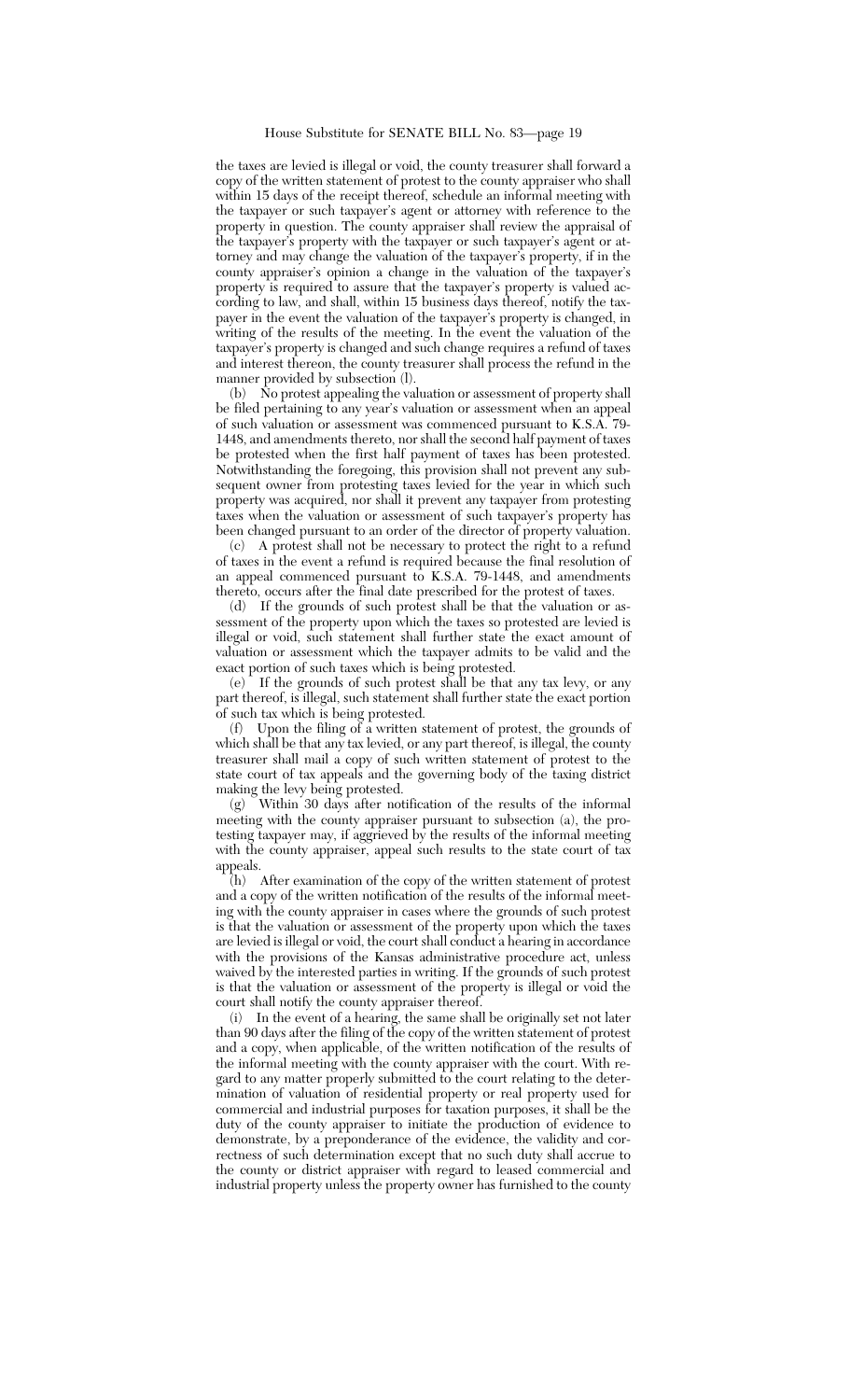or district appraiser a complete income and expense statement for the property for the three years next preceding the year of appeal. No presumption shall exist in favor of the county appraiser with respect to the validity and correctness of such determination. In all instances where the court sets a request for hearing and requires the representation of the county by its attorney or counselor at such hearing, the county shall be represented by its county attorney or counselor.

 $(i)$  When a determination is made as to the merits of the tax protest, the court shall render and serve its order thereon. The county treasurer shall notify all affected taxing districts of the amount by which tax revenues will be reduced as a result of a refund.

(k) If a protesting taxpayer fails to file a copy of the written statement of protest and a copy, when applicable, of the written notification of the results of the informal meeting with the county appraiser with the court within the time limit prescribed, such protest shall become null and void and of no effect whatsoever.

(l) (1) In the event the court orders that a refund be made pursuant to this section or the provisions of K.S.A. 79-1609, and amendments thereto, or a court of competent jurisdiction orders that a refund be made, and no appeal is taken from such order, or in the event a change in valuation which results in a refund pursuant to subsection (a), the county treasurer shall, as soon thereafter as reasonably practicable, refund to the taxpayer such protested taxes and, with respect to protests or appeals commenced after the effective date of this act, interest computed at the rate prescribed by K.S.A. 79-2968, and amendments thereto, minus two percentage points, per annum from the date of payment of such taxes from tax moneys collected but not distributed. Upon making such refund, the county treasurer shall charge the fund or funds having received such protested taxes, except that, with respect to that portion of any such refund attributable to interest the county treasurer shall charge the county general fund. In the event that the state court of tax appeals or a court of competent jurisdiction finds that any time delay in making its decision is unreasonable and is attributable to the taxpayer, it may order that no interest or only a portion thereof be added to such refund of taxes.<br>(2) No interest shall be allowed pursuant to paragraph  $(1)$  in any

(2) No interest shall be allowed pursuant to paragraph (1) in any case where the tax paid under protest was inclusive of delinquent taxes.

(m) Whenever, by reason of the refund of taxes previously received or the reduction of taxes levied but not received as a result of decreases in assessed valuation, it will be impossible to pay for imperative functions for the current budget year, the governing body of the taxing district affected may issue no-fund warrants in the amount necessary. Such warrants shall conform to the requirements prescribed by K.S.A. 79-2940, and amendments thereto, except they shall not bear the notation required by such section and may be issued without the approval of the state court of tax appeals. The governing body of such taxing district shall make a tax levy at the time fixed for the certification of tax levies to the county clerk next following the issuance of such warrants sufficient to pay such warrants and the interest thereon. All such tax levies shall be in addition to all other levies authorized by law.

(n) Whenever a taxpayer appeals to the court of tax appeals pursuant to the provisions of K.S.A. 79-1609, and amendments thereto, or pays taxes under protest related to one property whereby the assessed valuation of such property exceeds 5% of the total county assessed valuation of all property located within such county and the taxpayer receives a refund of such taxes paid under protest or a refund made pursuant to the provisions of K.S.A. 79-1609, and amendments thereto, the county treasurer *or the governing body of any taxing subdivision within a county* may request the pooled money investment board to make a loan to such county *or taxing subdivision* as provided in this section. The pooled money investment board is authorized and directed to loan to such county *or taxing subdivision* sufficient funds to enable the county *or taxing subdivision* to refund such taxes to the taxpayer. The pooled money investment board is authorized and directed to use any moneys in the operating accounts, investment accounts or other investments of the state of Kansas to provide the funds for such loan. Each loan shall bear interest at a rate equal to the net earnings rate of the pooled money investment portfolio at the time of the making of such loan. The total aggregate amount of loans under this program shall not exceed \$50,000,000 of unencumbered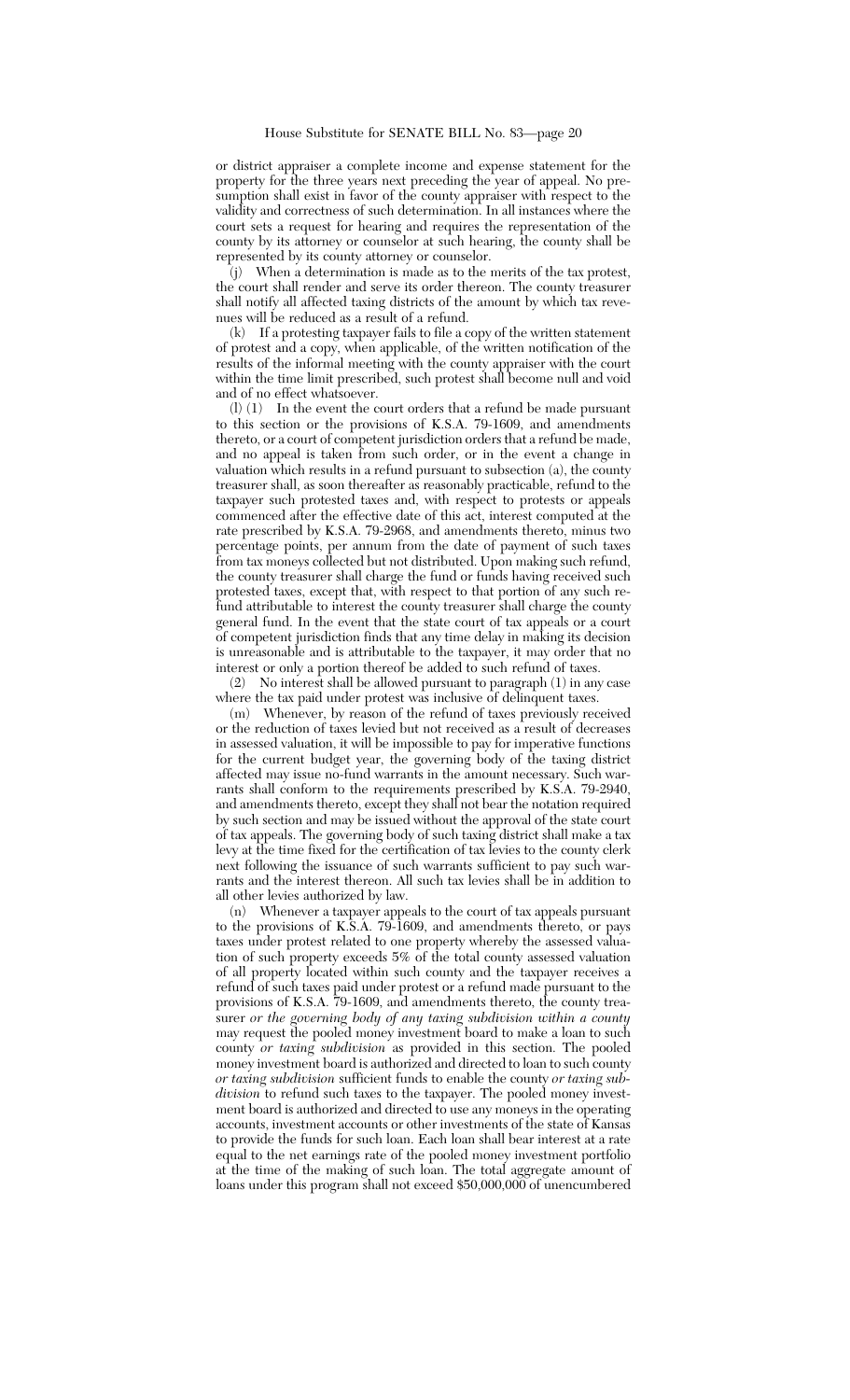funds pursuant to article 42 of chapter 75 of the Kansas Statutes Annotated, and amendments thereto. Such loan shall not be deemed to be an indebtedness or debt of the state of Kansas within the meaning of section 6 of article 11 of the constitution of the state of Kansas. Upon certification to the pooled money investment board by the county treasurer *or governing body* of the amount of each loan authorized pursuant to this subsection, the pooled money investment board shall transfer each such amount certified by the county treasurer *or governing body* from the state bank account or accounts prescribed in this subsection to the county treasurer who shall deposit such amount in the county treasury. Any such loan authorized pursuant to this subsection shall be repaid within four years. The county *or taxing subdivision* shall make not more than four equal annual tax levies at the time fixed for the certification of tax levies to the county clerk following the making of such loan sufficient to pay such loan within the time period required under such loan. All such tax levies shall be in addition to all other levies authorized by law.

(o) The county treasurer shall disburse to the proper funds all portions of taxes paid under protest and shall maintain a record of all portions of such taxes which are so protested and shall notify the governing body of the taxing district levying such taxes thereof and the director of accounts and reports if any tax protested was levied by the state.

(p) This statute shall not apply to the valuation and assessment of property assessed by the director of property valuation and it shall not be necessary for any owner of state assessed property, who has an appeal pending before the state court of tax appeals, to protest the payment of taxes under this statute solely for the purpose of protecting the right to a refund of taxes paid under protest should that owner be successful in that appeal.

Sec. 18. On July 1, 2013, K.S.A. 2012 Supp. 79-3702 is hereby amended to read as follows: 79-3702. For the purposes of this act: (a) ''Purchase price'' means the consideration paid or given or contracted to be paid or given by any person to the seller of an article of tangible personal property for the article purchased. The term shall include, in addition to the consideration paid or given or contracted to be paid or given, the actual cost of transportation from the place where the article was purchased to the person using the same in this state. If a cash discount is allowed and taken on the sale it shall be deducted in arriving at the purchase price.

(b) The meaning ascribed to words and phrases in K.S.A. 79-3602, and amendments thereto, insofar as is practicable, shall be applicable herein unless otherwise provided. The provisions of K.S.A. 79-3601 to 79-3625, inclusive, 79-3650, K.S.A. 2012 Supp. 79-3693 and 79-3694, and amendments thereto, relating to enforcement, collection and administration, insofar as practicable, shall have full force and effect with respect to taxes imposed under the provisions of this act.

(c) ''Use'' means the exercise within this state by any person of any right or power over tangible personal property incident to the ownership of that property, except that it shall not include processing, or the sale of the property in the regular course of business, and except storage as hereinafter defined.

(d) ''Storage'' means any keeping or retaining in this state for any purpose except sale in the regular course of business or subsequent use solely outside this state of tangible personal property purchased from a retailer.

(e) ''Storage'' and ''use'' do not include the keeping, retaining or exercising of any right or power over tangible personal property shipped or brought into this state for the purpose of subsequently transporting it outside the state for use thereafter solely outside the state, or for the purpose of being processed, fabricated, or manufactured into, attached to or incorporated into, other tangible personal property to be transported outside the state and thereafter used solely outside the state.

(f) ''Property used in processing'' means: (1) Any tangible personal property which, when used in fabrication, compounding, manufacturing or germination, becomes an integral part of the new article resulting from such fabrication, compounding, manufacturing, or germination, and intended to be sold ultimately at retail; *and* (2) fuel which is consumed in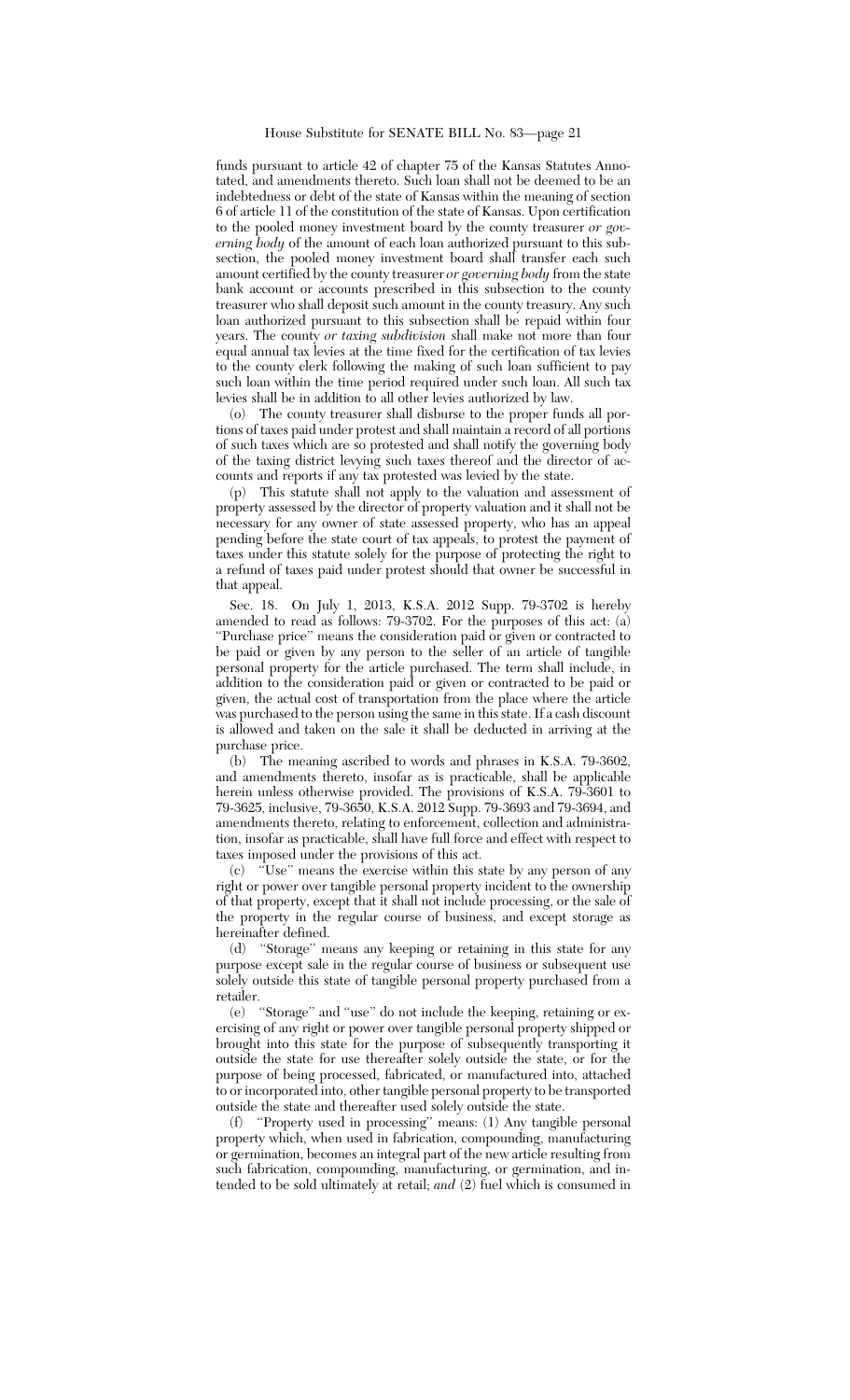creating power, heat, or steam for processing or for generating electric current.

(g) ''Retailer'' means every person engaged in the business of selling tangible personal property for use within the meaning of this act, except that, when in the opinion of the director it is necessary for the efficient administration of this act to regard any salesperson, representatives, truckers, peddlers or canvassers as the agents of the dealers, distributors, supervisors, employers or persons under whom they operate or from whom they obtain the tangible personal property sold by them, irrespective of whether they are making sales on their own behalf or on behalf of such dealers, distributors, supervisors, employers, or persons, the director may so regard them and may regard the dealers, distributors, supervisors, employers, or persons as retailers for the purposes of this act.

(h) (1) ''Retailer doing business in this state'' or any like term, means: (A) Any retailer having or maintaining in this state, permanently, temporarily, directly or indirectly through a subsidiary, agent or representative, an office, distribution house, sales house, warehouse or other place of business;

(B) any retailer having *utilizing* an employee, independent contractor, agent, representative, salesperson, canvasser or, solicitor *or other per*son operating in this state either permanently or temporarily, under the authority of the retailer or its subsidiary, for the purpose of selling, delivering, installing, assembling, servicing, repairing, soliciting sales or the taking of orders for tangible personal property;

(C) any retailer, including a contractor, repair person or other service provider, who enters this state to perform services that are enumerated in K.S.A. 79-3603, and amendments thereto, and who is required to secure a retailer's sales tax registration certificate before performing those services;

(D) any retailer deriving rental receipts from a lease of tangible personal property situated in this state;

(E) any person having a franchisee or licensee operating under its trade name if the franchisee or the licensee is required to collect the tax under the Kansas retailers' sales tax act;

(F) any person regularly maintaining a stock of tangible personal property in this state for sale in the normal course of business; and

 $\langle \mathbf{\hat{G}} \rangle \langle \mathbf{\hat{F}} \rangle$  any retailer who has any other contact with this state that would allow this state to require the retailer to collect and remit tax under the provisions of the constitution and laws of the United States.

 $(2)$  A retailer shall be presumed to be doing business in this state if *any of the following occur*:

 $(A)$  Both of the following conditions exist:<br>(i) The retailer holds a substantial owners

The retailer holds a substantial ownership interest in, or is owned in whole substantial part by, a retailer maintaining a sales location in Kansas; and

(ii) the retailer sells the same or a substantially similar line of products as the related Kansas retailer and does so under the same or a substantially similar business name, or the Kansas facilities or Kansas employees of the related Kansas retailer are used to advertise, promote or facilitate sales by the retailer to consumers.

(B) The retailer holds a substantial ownership interest in, or is owned in whole or in substantial part by, a business that maintains a distribution house, sales house, warehouse or similar place of business in Kansas that delivers property sold by the retailer to consumers.

 $\langle C \rangle$  For purposes of paragraphs  $\langle A \rangle$  and  $\langle B \rangle$ :

(i) ''Substantial ownership interest'' means an interest in an entity that is not less than the degree of ownership of equity interest in an entity that is specified by Section 78p of Title 15 of the United States Code, or any successor to that statute, with respect to a person other than a director <del>or officer; and</del><br><del>(ii) "ownership</del>"

means and includes both direct ownership, and indirect ownership though a parent, subsidiary or affiliate.*Any person, other than a common carrier acting in its capacity as such, that has nexus with the state sufficient to require such person to collect and remit taxes under the provisions of the constitution and laws of the United States if such person were making taxable retail sales of tangible personal property or services in this state:*

*(i) Sells the same or a substantially similar line of products as the*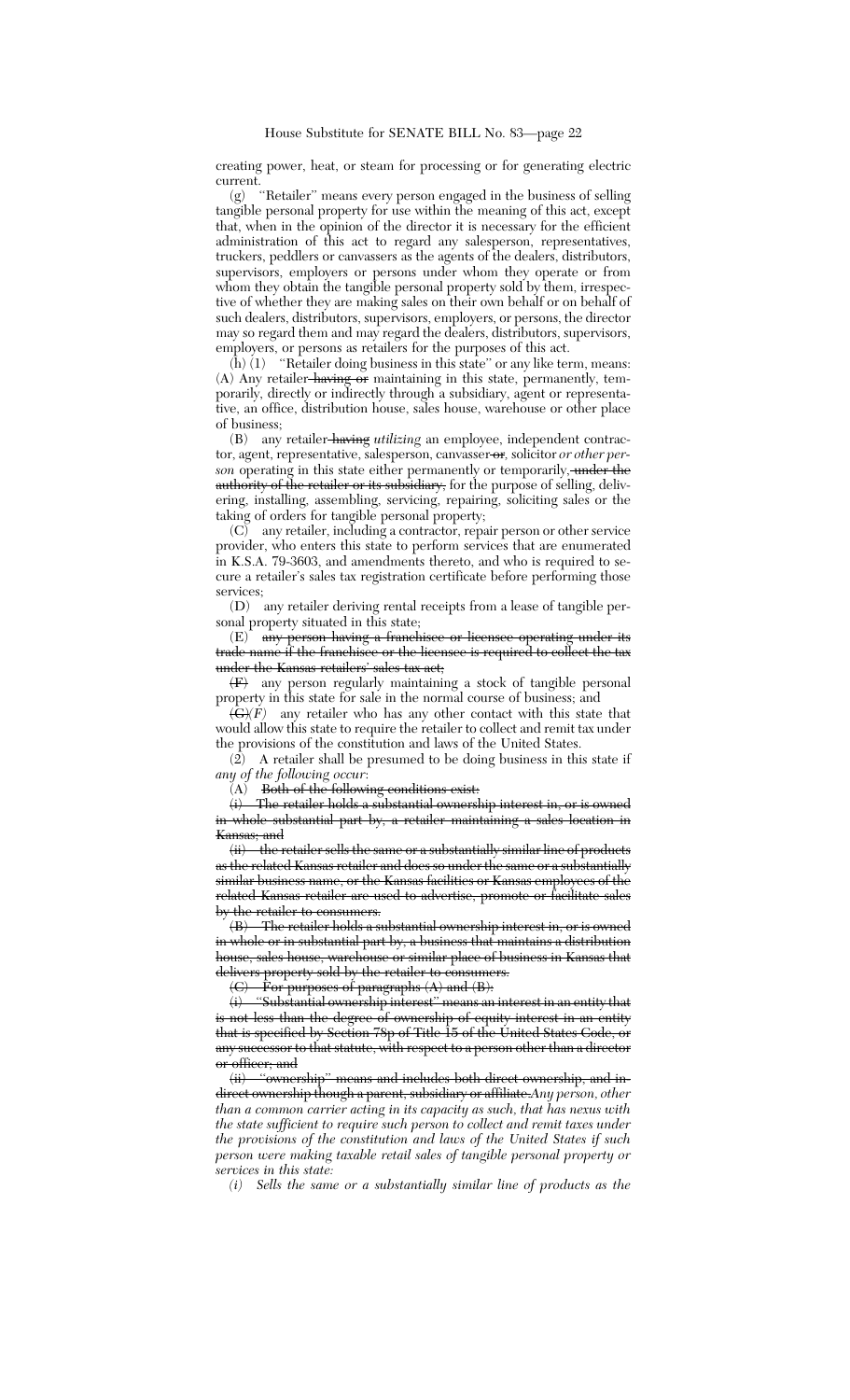*retailer and does so under the same or a substantially similar business name;*

*(ii) maintains a distribution house, sales house, warehouse or similar place of business in Kansas that delivers or facilitates the sale or delivery of property sold by the retailer to consumers;*

*(iii) uses trademarks, service marks, or trade names in the state that are the same or substantially similar to those used by the retailer;*

*(iv) delivers, installs, assembles or performs maintenance services for the retailer's customers within the state;*

*(v) facilitates the retailer's delivery of property to customers in the state by allowing the retailer's customers to pick up property sold by the retailer at an office, distribution facility, warehouse, storage place or similar place of business maintained by the person in the state;*

*(vi) has a franchisee or licensee operating under its trade name if the franchisee or the licensee is required to collect the tax under the Kansas retailers' sales tax act; or*

*(vii) conducts any other activities in the state that are significantly associated with the retailer's ability to establish and maintain a market in the state for the retailer's sales.*

*(B) Any affiliated person conducting activities in this state described in subparagraph (A) or (C) has nexus with this state sufficient to require such person to collect and remit taxes under the provisions of the constitution and laws of the United States if such person were making taxable retail sales of tangible personal property or services in this state.*

*(C) The retailer enters into an agreement with one or more residents of this state under which the resident, for a commission or other consideration, directly or indirectly refers potential customers, whether by a link or an internet website, by telemarketing, by an in-person oral presentation, or otherwise, to the retailer, if the cumulative gross receipts from sales by the retailer to customers in the state who are referred to the retailer by all residents with this type of an agreement with the retailer is in excess of \$10,000 during the preceding 12 months. This presumption may be rebutted by submitting proof that the residents with whom the retailer has an agreement did not engage in any activity within the state that was significantly associated with the retailer's ability to establish or maintain the retailer's market in the state during the preceding 12 months. Such proof may consist of sworn written statements from all of the residents with whom the retailer has an agreement stating that they did not engage in any solicitation in the state on behalf of the retailer during the preceding year, provided that such statements were provided and obtained in good faith. This subparagraph shall take effect 90 days after the enactment of this statute and shall apply to sales made and uses occurring on or after the effective date of this subparagraph and without regard to the date the retailer and the resident entered into the agreement described in this subparagraph. The term ''preceding 12 months'' as used in this subparagraph includes the 12 months commencing prior to the effective date of this subparagraph.*

*(D) The presumptions in subparagraphs (A) and (B) may be rebutted by demonstrating that the activities of the person or affiliated person in the state are not significantly associated with the retailer's ability to establish or maintain a market in this state for the retailer's sales.*

(3) The processing of orders electronically, by fax, telephone, the internet or other electronic ordering process, does not relieve a retailer of responsibility for collection of the tax from the purchaser if the retailer is doing business in this state pursuant to this section.

(i) ''Director'' means the director of taxation.

*(j) As used in this section, ''affiliated person'' means any person that is a member of the same ''controlled group of corporations'' as defined in section 1563(a) of the federal internal revenue code as the retailer or any other entity that, notwithstanding its form of organization, bears the same ownership relationship to the retailer as a corporation that is a member of the same ''controlled group of corporations'' as defined in section 1563(a) of the federal internal revenue code.*

Sec. 19. K.S.A. 79-32,109 and 79-3632 and K.S.A. 2012 Supp. 79- 32,117, 79-32,117n, 79-32,118, 79-32,266, 79-3620, 79-3639a and 79- 4217 are hereby repealed.

Sec. 20. On July 1, 2013, K.S.A. 2012 Supp. 74-2433f, 75-5162, 79-